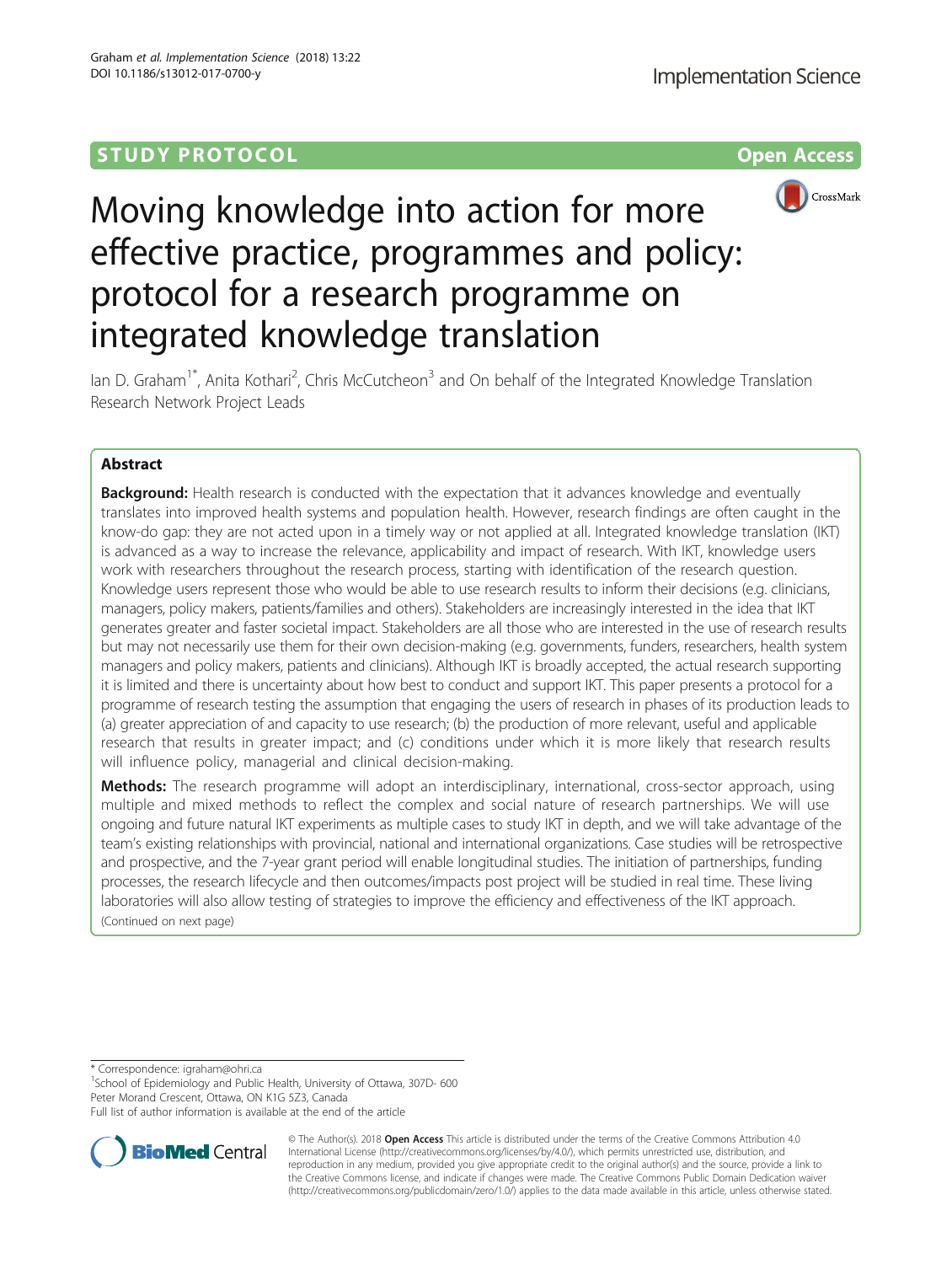# (Continued from previous page)

**Discussion:** This is the first interdisciplinary, systematic and programmatic research study on IKT. The research will provide scientific evidence on how to reliably and validly measure collaborative research partnerships and their impacts. The proposed research will build the science base for IKT, assess its relationship with research use and identify best practices and appropriate conditions for conducting IKT to achieve the greatest impact. It will also train and mentor the next generation of IKT researchers.

Keywords: Integrated knowledge translation, Knowledge translation, Implementation, Collaborative research, Research co-production, Knowledge mobilization, Research use, Participatory research, Knowledge transfer

# **Background**

Health research is conducted with the expectation that it advances knowledge and eventually translates into improved health systems and population health. However, research findings are often caught in the know-do gap: they are not acted upon in a timely way or not applied at all. The failure to put research findings into action is therefore a major societal issue and contributes to the estimated \$200B (USD) of wasted research funding because the full potential of research was not realized [\[1](#page-13-0)].

The magnitude of the know-do gap has stimulated governments and research funders around the globe to recognize the importance of the active translation of research into action [\[2](#page-13-0)]. Where historically the problem of research underutilization was considered simply a dissemination failure (knowledge users unaware of research), some now suggest this gap results from knowledge production failures (not producing research addressing knowledge user problems).

A widely recognized and accepted tenet of knowledge translation is the integration of knowledge users throughout the research process. Integrated knowledge translation (IKT) is advanced as a way to increase the relevance, applicability and impact of results [[3, 4\]](#page-13-0). It shares common principles with many collaborative research approaches: co-production of knowledge, participatory research, linkage and exchange, Mode 2 knowledge production, engaged scholarship and community-based participatory research [\[5](#page-13-0)–[10](#page-13-0)].

This approach proposes researcher/knowledge user collaboration as a key step in achieving societal impact and a way for society to speak to science. IKT shifts from a paradigm where the researcher is expert to one where researchers and knowledge users are both experts bringing complementary knowledge and skills to the team. They collaborate on issue-driven research with the expectation the research will generate implementable solutions to long-standing problems [\[11\]](#page-13-0). With IKT, the knowledge users work with researchers throughout the research process, starting with identification of the research question—they are actively engaged in the governance, priority setting and conduct of the research. Knowledge users represent all those who would be able

to use research results to inform their decisions (clinicians, managers, policy makers, patients/families and others). Increasingly, stakeholders (governments, funders, researchers, health system managers and policy makers, patients and clinicians) are showing interest in the idea that IKT generates greater and faster societal impact. Stakeholders include all those with an interest in the issue or research, some of whom (knowledge users) are in a position to make direct use of the research in decision-making while other stakeholders are not but nevertheless want the issues and problems addressed.

Research funders have also been considering how to increase the impact of the research that they fund and their role in knowledge translation [\[2](#page-13-0), [12](#page-13-0)–[14\]](#page-13-0). 'Integrated knowledge translation' is a Canadian research funder innovation, initially advanced by the Canadian Health Services Research Foundation [[6\]](#page-13-0) and referred to as Knowledge Exchange in the late 1990s/early 2000s. The concept was adopted and refined at the Canadian Institutes of Health Research which coined the term integrated knowledge translation in the first decade of 2000s [[15\]](#page-13-0). To promote the concept of partnered research, these organizations created funding opportunities that required collaboration between researchers and knowledge users. The Canadian Institutes of Health Research launched several funding initiatives promoting IKT (e.g. Partnerships for Health System Improvement, Knowledge Synthesis, Knowledge to Action, Community Based Research on HIV/IADs, Industry-Partnered Collaborative Research funding opportunities [\[16, 17\]](#page-13-0) and Canadian Institutes of Health Research's (CIHR's) Strategy for Patient-Oriented Research competitions) [\[18](#page-13-0)]. Alberta Innovates (formerly Alberta Innovates: Health Solutions), a provincial research funding agency, initiated Partnership for Research and Health Innovation in the Health System and the Collaborative Research and Innovation Opportunities to encourage collaboration between researchers and knowledge users and to help translate research into improved health [\[19](#page-13-0)]. Similar funding competitions exist globally (of note is the Patient-Centered Outcomes Research Institute in the USA that only funds collaborative research) [\[20](#page-13-0)]. Funders have also created centres mandated to promote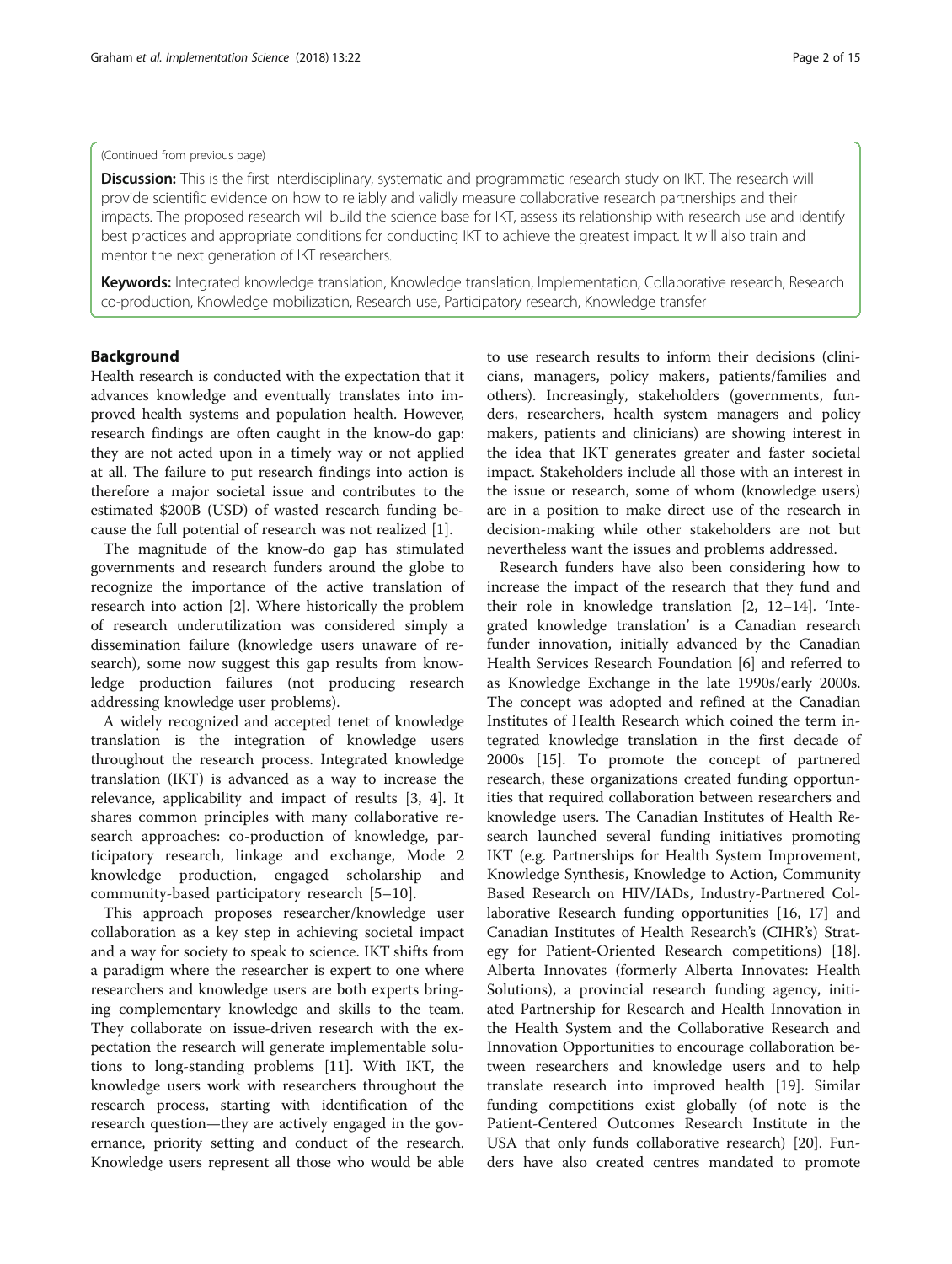knowledge user engagement, accelerate research application and more efficiently harvest research benefits (e.g. Australian Academic Health Centres, Dutch Academic Collaborative Centres, UK Academic Health Science Centres, UK Collaborations for Leadership in Applied Health Research and Care—CLAHRC) [[21](#page-13-0)–[25](#page-13-0)]. Interest in this concept has also been demonstrated recently by publication of papers and commentaries on the topic in at least one journal [\[3](#page-13-0), [26](#page-13-0)–[31\]](#page-13-0).

Although IKT is broadly accepted, the actual research supporting it is limited and there is uncertainty about how best to conduct and support IKT. A limited number of scoping, realist and other reviews suggest there is value of researchers and knowledge users working collaboratively and others are underway [[32](#page-13-0)–[35\]](#page-14-0). Emerging scholarship focusing on participatory action research [[8,](#page-13-0) [36](#page-14-0)], the UK CLAHRCs [\[37](#page-14-0)–[42](#page-14-0)] and CIHR's evaluation of its IKT programmes [\[43](#page-14-0), [44\]](#page-14-0), is beginning to support the claims that IKT may lead to increased knowledge user capacity to use research; produce research that is more useful to knowledge users; increase the use of research in practice, health systems and policy decisions; and improve patient and health system outcomes. Studies are appearing describing how research partnerships work [[45](#page-14-0)–[47\]](#page-14-0). There is some evidence to suggest that in these collaborative research partnerships, researchers are the ones who benefit more by learning about the knowledge users' context [[11,](#page-13-0) [48](#page-14-0)]. Other studies reveal engagement of knowledge users can influence researchers' approaches to research and the review of grants [\[49](#page-14-0), [50\]](#page-14-0). However, the evidence is not yet conclusive on the impacts of IKT. At least one survey study failed to find an association between researcher/knowledge user engagement and research utility [[51](#page-14-0)], suggesting that the factors determining effective IKT have yet to be clearly identified. Knowledge of IKT among researchers varies [[52](#page-14-0)], and there is limited evidence about how researchers and knowledge users should go about collaborating. Despite the slim evidence base, stakeholder enthusiasm for IKT continues to grow. The expectation of enhanced impacts from IKT has seldom been critically assessed nor has the research partnering process been systematically studied. In response, Gagliardi and colleagues have recently suggested a research agenda for IKT [\[53\]](#page-14-0).

The proposed research will build the science base for IKT, determine its effectiveness at increasing research use and identify best practices and appropriate conditions for conducting IKT to achieve the greatest impact on research use. The goals, objectives and outputs of the 7-year research programme are described in Table 1.

#### Conceptual framework guiding the research programme

This research programme is informed by four main conceptual frameworks: (a) the Rycroft-Malone et al.

# Table 1 Research programme goals, objectives and outputs

Goal 1: advance understanding of the concept of IKT from the perspectives of knowledge users, researchers, funders and universities

#### Objectives:

- 1. Describe researcher and knowledge user partnerships and the conditions under which these partnerships succeed or fail.
- 2. Identify research funding mechanisms designed to support IKT and explore their effect on knowledge user engagement in research.
- 3. Identify how university (dis)incentives influence researcher involvement in IKT.

Potential outputs: The knowledge generated will be immediately relevant to four groups: knowledge users and their organizations needing more relevant research, researchers wanting to do IKT, universities wanting to encourage IKT by faculty and funders wishing to make informed decisions about their policies and investments in support of IKT. The cumulative knowledge generated will fundamentally enhance our understanding of how and why researcher/knowledge user collaborations work and provide information on how to maximize the use of IKT as a strategy to address the underutilization of research.

Goal 2: assess the impacts of IKT

- Objectives:
	- 1. Synthesize existing research on the benefits and challenges of IKT. 2. Determine what ways and under what conditions IKT adds value to
	- research findings for knowledge users. 3. Generate new evidence on the outcomes and impacts of IKT.
	- 4. Meta-synthesize the findings from all our research programme projects to identify the benefits, risks and implications of doing IKT and the circumstances under which IKT is most appropriate and impactful.

Potential outputs: enhanced knowledge of the benefits, impacts, disadvantages and implications of IKT.

Goal 3: develop and adapt IKT theories and measurement tools Objectives:

- 1. Continue to evolve and test KT/implementation frameworks, particularly those incorporating IKT.
- 2. Develop and validate measures to assess partnering processes and impacts of IKT
- 3. Develop and test theory-based strategies/interventions designed to (a) support organizations' meaningful engagement with researchers and use of research and (b) strengthen knowledge user organizational leadership for IKT.

Potential outputs: further refinement of existing frameworks of IKT. Measures to reliably and validly assess IKT partnerships and their impacts. Better quantification of these phenomena for research purposes. Better research partnerships when partners use the measures to diagnose the quality of their relationships and identify challenges/ issues that they can address to prevent relationship breakdown.

Goal 4: convert evidence gained from the research programme into accessible resources and build IKT research capacity to accelerate capturing the benefits of health research in Canada and abroad Objectives:

- 1. Develop IKT training manuals, tools, sessions for researchers and knowledge users.
- 2. Increase capacity for IKT among researchers and knowledge users.
- 3. Engage funding agencies, universities, healthcare organizations to develop, implement and evaluate strategies to support researcher/ knowledge user engagement.

Potential outputs: guidance documents/manuals and training sessions for both knowledge users and researchers on how to develop and nurture effective research partnerships. Researchers skilled in IKT (10–14 new HQP, > 100 trainees). Knowledge users at multiple levels (executives, managers, policy makers, clinicians) capable of participating in and using research. Effective strategies to promote IKT. A strengthened research community of practice on IKT. Academic incentives and funder policies better aligned to support IKT.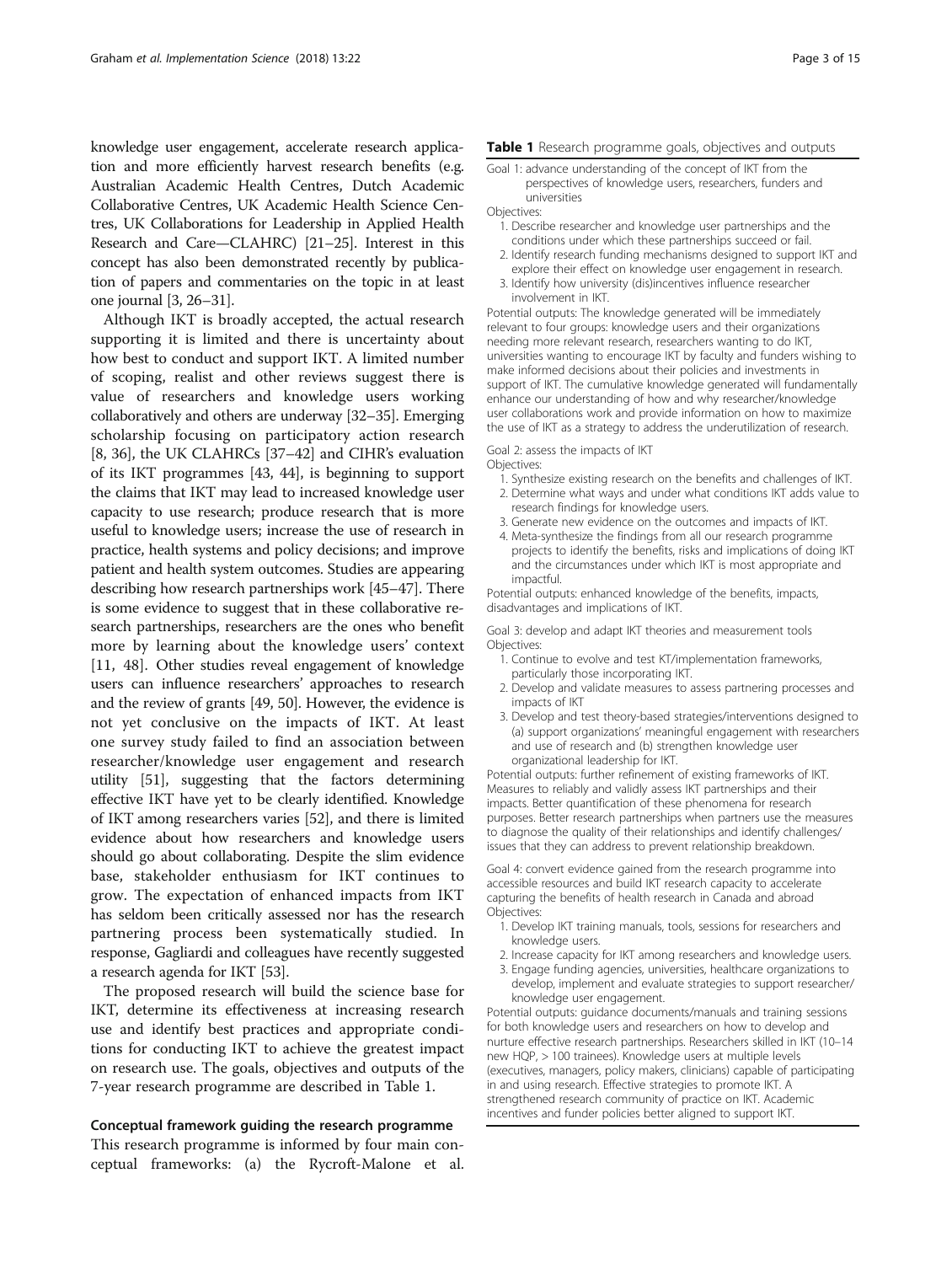framework for collaborative research (FCR) [\[38](#page-14-0), [42\]](#page-14-0), (b) the Research Impact Continuum (RIC) translational framework [\[54\]](#page-14-0), (c) the Knowledge to Action framework (KTA) for implementation [[55, 56](#page-14-0)] and (d) the Gifford model of leadership [[57](#page-14-0), [58](#page-14-0)].

The FCR identifies nine domains influencing knowledge use and impact stemming from researcher/knowledge user collaborations: knowledge and knowledge production, facilitation, patient and public involvement, knowledge sharing and exchange, geography, actors/ agents, temporality, architecture of the knowledge user organization and its processes and context (the interconnecting and supporting relationships between all these domains). The RIC distinguishes between research and the practice of translation, highlights the role of research in translation, including IKT, and focuses attention on research impact. Indicators of success/impact guided by the RIC framework [\[54](#page-14-0)] include advances in knowledge (e.g. discoveries, publications), capacity enhancement (e.g. new HQP, trainees, researchers, knowledge users with IKT skills), health system and policy impacts (e.g. use of programme findings in decision-making). The KTA framework highlights the interplay between knowledge creation and application and identifies key components required for planned action. The Gifford leadership framework specifies the leadership and management behaviors that positively influence knowledge translation, including relation-oriented behaviors (supporting, developing, recognising others), change-oriented behaviors (visioning, providing direction, building coalitions) and task-oriented behaviors (clarifying roles, monitoring and procuring resources).

# Methods/design

The approach to this Canadian Institutes of Health Research 7-year foundation grant is interdisciplinary and cross-sectoral, using multiple and mixed methods that best reflect the complex and social nature of research partnerships. Knowledge users are full members on the research programme and individual project teams and will continue to be actively involved in every step of the research process. To allow the research programme to be more inclusive than those listed on this proposal, the programme is organized as a researcher/knowledge user network known as the Integrated Knowledge Translation Research Network: Doing Research with the People Who Use it [\(https://iktrn.ohri.ca\)](https://iktrn.ohri.ca).The network has been specifically designed to include researchers interested in IKT who include early career, mid-career and senior researchers (referred to as IKT experts, currently  $n = 40$ ); IKT trainees (currently  $n = 16$ ), knowledge user experts from research funding agencies; charities; health services and health authorities and other organizations (currently  $n = 31$ ); and a methods resource group comprising knowledge translation and implementation science experts (currently  $n = 11$ ). When feasible to do so, we will use an IKT approach within the projects to expand the team's experiential knowledge of IKT mechanisms. All projects are guided by programme goals and objectives. Table [2](#page-4-0) presents the programme work streams along with their objectives, rationale, research questions, level of partnerships and outputs.

Several knowledge syntheses are proposed to increase understanding of the concept of IKT (projects 1a–b), how IKT works and with what impact (projects 1c–d) and to identify tools to evaluate the partnering process (project 1e). A novel aspect of the research is that three initial multiple-case studies (projects 2a–c) anchor the programme during the first half of the grant. The case studies are both retrospective and prospective and will provide data and knowledge on how IKT works, its impact and the degree of engagement required to optimise impact. The case studies will provide insight into IKT partnerships at two levels:

- (a) Inter-organizational: partnerships between BORN (Better Outcomes Registry and Network) Ontario and hospitals providing maternity care (project 2b);
- (b)Regional: partnerships between Deakin University Centre for Quality and Patient Safety Research and health services in the State of Victoria, Australia (project 2a); university and regional health authority partnership (UNBC and Northern Health) (project 2c).

The case studies will be complemented with other projects focusing on other aspects of IKT and other programme objectives. For example, project 3a is intended to capture the network members' and organizations' experiential knowledge about working in an IKT way while project 3b is about network members reflecting on the field and identifying where the science should focus. Several studies focus on funder programmes to promote research undertaken using an IKT approach (projects 4a–d). Other studies focus on the perspective of an organization that becomes the partner in an IKT project (projects 5a–b) or the perspective of the researcher or university (projects 6a–b). Project 7 is designed to develop and test an IKT questionnaire. Finally, projects 8a–d are about IKT tools and developing training modules for researchers and knowledge users. We anticipate that research questions generated from projects will subsequently be embedded into future case studies as this will be an efficient way to study these topics without having to launch new stand-alone studies.

More case studies will be added as the grant proceeds. Several knowledge user partners are already identifying opportunities to study IKT 'in the field', and the project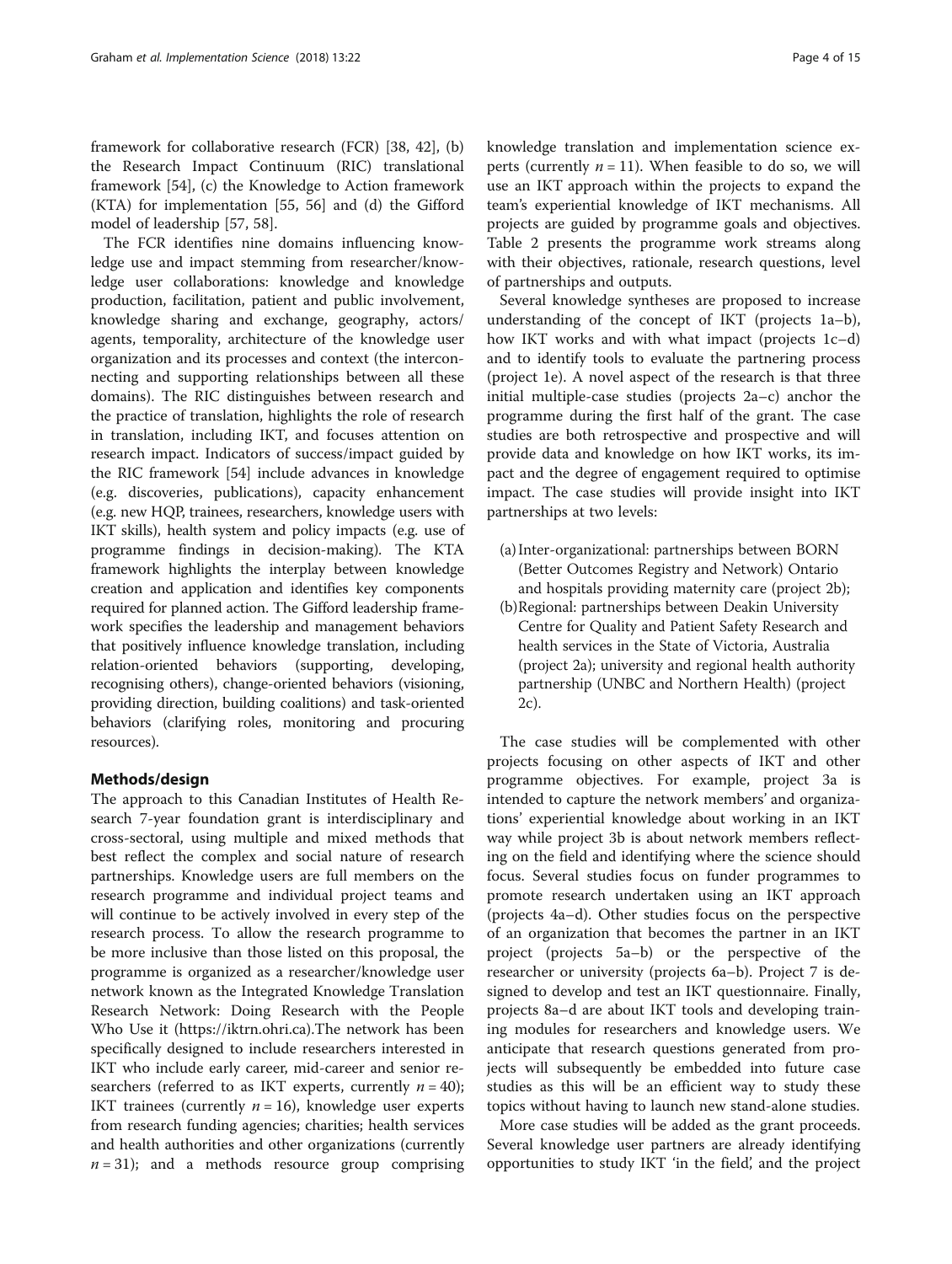<span id="page-4-0"></span>

| Table 2 Project descriptions, corresponding programme objective, outputs                                                                                                                                                                                                                                                                                                                                                                                                                                                                                                                                                                                         |                                                                                                                                                  |                                                                                                                                                  |                                                  |
|------------------------------------------------------------------------------------------------------------------------------------------------------------------------------------------------------------------------------------------------------------------------------------------------------------------------------------------------------------------------------------------------------------------------------------------------------------------------------------------------------------------------------------------------------------------------------------------------------------------------------------------------------------------|--------------------------------------------------------------------------------------------------------------------------------------------------|--------------------------------------------------------------------------------------------------------------------------------------------------|--------------------------------------------------|
| Project                                                                                                                                                                                                                                                                                                                                                                                                                                                                                                                                                                                                                                                          | Level of partnership                                                                                                                             | Outputs                                                                                                                                          | Contribution to<br>goal/objectives               |
| Rationale: while IKT has not been extensively studied, there are relevant theories, models and frameworks;<br>primary studies on the process of IKT; and information on how IKT can be measured, but this knowledge<br>Objective: to provide the network's research with a strong foundation based on the existing literature.<br>All knowledge syntheses will be registered in appropriate registries<br>has yet to be synthesized in any systematic way.<br>Knowledge syntheses                                                                                                                                                                                |                                                                                                                                                  |                                                                                                                                                  |                                                  |
| Question: What are the similarities and differences between IKT, participatory research, engaged scholarship,<br>knowledge translation: identifying and synthesizing germinal literature and consulting with experts<br>Ta: Comparing and contrasting integrated knowledge translation with five approaches often used in<br>co-production of knowledge, Mode 2 knowledge production?<br>Sample: germinal articles/books identified by key informants<br>Project lead: Nguyen, Graham<br>Design: concept analysis                                                                                                                                                | ⋚                                                                                                                                                | Conceptual clarity on<br>concepts                                                                                                                | Goal 3-objective 1                               |
| (2) What are the similarities and differences in engagement framework attributes?<br>Question: (1) What research engagement frameworks exist?<br>1b: Systematic review of research engagement frameworks<br>Design: systematic review and analysis of framework<br>Sample: published and grey literature<br>Project lead: Jull, Graham                                                                                                                                                                                                                                                                                                                           | $\lessapprox$                                                                                                                                    | Meta-engagement framework<br>engagement frameworks<br>Repository of research                                                                     | Goal 3-objective 1                               |
| (3) What are the mechanisms by which IKT produces impacts under what conditions?<br>1c: Understanding when integrated knowledge translation works: a realist review<br>Questions: (1) How can IKT process be theorized and evaluated?<br>(2) What are the impacts (positive/negative) of IKT?<br>Sample: published and grey literature<br>Design: realist review methods [59]<br>Project lead: Kothari, Horsley*                                                                                                                                                                                                                                                 | researchers and research<br>user (manager/clinician)<br>be included in analysis<br>Partnership level will<br>but expect focus on<br>partnerships | works under what conditions<br>Factors contributing to IKT<br>Evidence of effectiveness/<br>Mechanisms by which IKT<br>success/failure<br>impact | Goal 2-objectives 1,2,3<br>Goal 1-objectives 1,2 |
| employed to increase the use<br>nursing: a systematic review<br>effectiveness of strategies<br>to influence the uptake of practice guidelines by nurses (MEDLINE, EMBASE, CINAHL<br>Question: (1) To identify and assess the effects of the interventions<br>Sample: all rigorously designed randomized controlled trials of the<br>1d: Guideline dissemination and implementation interventions for<br>(2) To what extent has IKT been used as a strategy<br>to increase guideline uptake and to what effect?<br>Design: systematic review of the published evidence<br>of practice guidelines in nursing?<br>Project lead: Godfrey, Graham<br>AMED, PsychINFO) | ⋚                                                                                                                                                | of strategies (including IKT) to<br>Evidence on the effectiveness<br>increase use of guidelines in<br>pursing                                    | Goal 2-objectives 2,3<br>Goal 1-objective 1      |
| Sample: MEDUNE, PsyINFO, Embase, CINAHL, grey literature (government reports, websites, etc.).<br>Question: (1) What are the existing measures, assessments, and tools that evaluate researchers'<br>and stakeholders' role, satisfaction, expectation, and contribution in healthcare<br>in healthcare research?<br>1e: What are the available tools to evaluate the partnering process<br>research partnerships?<br>Design: scoping review [60, 61]<br>Project lead: Nguyen, Graham<br>A scoping review                                                                                                                                                        | Researcher and knowledge<br>user (research projects)                                                                                             | Inventory of instruments                                                                                                                         | Goal 3-objective 2                               |
| to determine the effectiveness of integrated knowledge translation or to understand how it works,<br>Rationale: given that an experimental study design will never be feasible or practical to use<br>Objective: to amass evidence on the process of IKT and its impact<br>Case studies                                                                                                                                                                                                                                                                                                                                                                          |                                                                                                                                                  |                                                                                                                                                  |                                                  |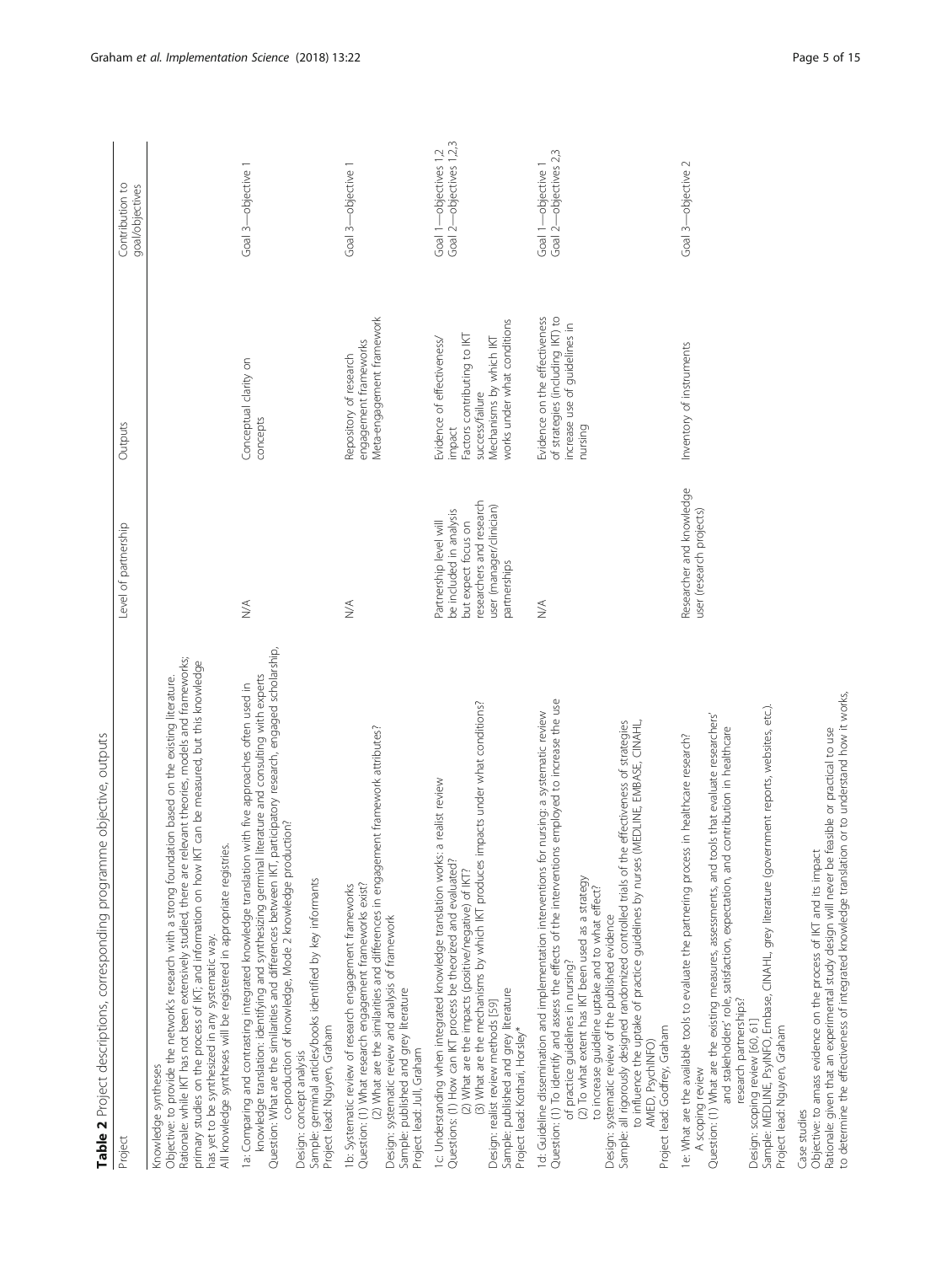| Table 2 Project descriptions, corresponding programme objective, outputs (Continued)                                                                                                                                                                                                                                                                                                                                                                                                                                                                                                                                                                                                                                                                                      |                                                                                                         |                                                                                                                                                                                                                                                                                                                          |                                                                     |
|---------------------------------------------------------------------------------------------------------------------------------------------------------------------------------------------------------------------------------------------------------------------------------------------------------------------------------------------------------------------------------------------------------------------------------------------------------------------------------------------------------------------------------------------------------------------------------------------------------------------------------------------------------------------------------------------------------------------------------------------------------------------------|---------------------------------------------------------------------------------------------------------|--------------------------------------------------------------------------------------------------------------------------------------------------------------------------------------------------------------------------------------------------------------------------------------------------------------------------|---------------------------------------------------------------------|
| Project                                                                                                                                                                                                                                                                                                                                                                                                                                                                                                                                                                                                                                                                                                                                                                   | Level of partnership                                                                                    | Outputs                                                                                                                                                                                                                                                                                                                  | Contribution to<br>goal/objectives                                  |
| other study designs are required. We have elected to conduct a number of retrospective<br>and prospective case studies to learn how IKT works with what effect.                                                                                                                                                                                                                                                                                                                                                                                                                                                                                                                                                                                                           |                                                                                                         |                                                                                                                                                                                                                                                                                                                          |                                                                     |
| (2) What are the impacts of such relationships? (3) What are the benefits and issues<br>Centre for Quality and Patient Safety Research and Victorian Health Services work?<br>face?<br>Question: (1) How does the partnership between the Deakin University<br>2a: An evaluation of an academic-health services partnership network<br>professors and health service leaders in these partnerships<br>Design: retrospective case study [62-65], key informant interviews<br>Project lead: Bucknall, Hutchinson<br>Sample: 6 partnerships                                                                                                                                                                                                                                  | University and health<br>service partnerships                                                           | of a school and health service<br>the partnership is at the level<br>How does IKTR work when<br>Impacts from IKT                                                                                                                                                                                                         | Goal 1-objectives 1,2,3<br>Goal 2-objective 3<br>Goal 3-objective 1 |
| (4) What criteria should be used to select knowledge user representatives when<br>2b: Link between knowledge user participation and impact: the case of BORN Ontario<br>(2) How do organizations without committee representation perceive their<br>among organizations that are and are not represented on committees?<br>Questions: (1) How does BORN Ontario engage knowledge user organizations in<br>co-production of Data Dashboards when not all organizations can be<br>(3) Are there differences in uptake of the Dashboards<br>Design: retrospective and prospective case study [62-65]<br>Sample: BORN and 10-20 stakeholder organizations<br>all research users cannot be included?<br>included on committees?<br>engagement with BORN?<br>Project lead: Dunn | Knowledge producer<br>organization and<br>knowledge user<br>(BORN-Ontario<br>organization<br>hospitals) | How IKT works when not all<br>Perspective of health/funder<br>How IKT works when both<br>Factors contributing to IKT<br>partners are organizations<br>engaged because of their<br>the user partners can be<br>Role of leadership in IKT<br>Impacts of partnerships<br>organizations on IKT<br>success/failure<br>numbers | Goal 2-objective 3<br>Goal 3-objective 1<br>Goal 1-objective 1      |
| (2) How does leadership at different levels of the partnering organizations influence<br>the relationship and the outcomes of the partnership?<br>Question: (1) What is the role of leadership in developing and maintaining the partnership?<br>university-health authority partnership for knowledge creation, knowledge translation<br>case study of two<br>2c: Exploring the role of leadership and other factors in creating and sustaining a<br>Sample: Northern Health-University of Northern British Columbia partnership<br>Design: secondary analysis of a longitudinal-processual analysis of a<br>organizations; interviews with key informants [66]<br>and organizational change<br>Project lead: MacLeod, Gifford                                           | authority partnership<br>regional health<br>University and                                              | How IKT works when partners<br>are an academic centre and<br>Factors contributing to IKT<br>regional health authority<br>Role of leadership in IKT<br>Impacts of partnership<br>success/failure                                                                                                                          | Goal 1-objective 1                                                  |
| concept papers that identify areas in need of greater conceptualization or research<br>(researchers and knowledge users) about their experiences working in an IKT way.<br>be learned from those<br>To focus discussion and research in the field, we will be generating a number of<br>Rationale: given that IKT is as relatively recent phenomenon and that little knowledge has<br>using this approach. We will be eliciting case stories from network members<br>been codified about how to do IKT, we believe much can<br>Objective: to learn about IKT from doing it.<br>Experiential IKT knowledge                                                                                                                                                                 |                                                                                                         |                                                                                                                                                                                                                                                                                                                          |                                                                     |
| Question: What can we learn from researcher and knowledge user experiences using an<br>IKT approach?<br>3a. IKT Casebook                                                                                                                                                                                                                                                                                                                                                                                                                                                                                                                                                                                                                                                  | All levels                                                                                              | IKT casebooks over the<br>7 years of funding                                                                                                                                                                                                                                                                             | Goal 2-objectives 2,3<br>Goal 1-objective 1                         |
| Project lead: Graham, Kothari, McCutcheon, Gagnon*<br>Design: secondary analyses of case stories.<br>Sample: network members                                                                                                                                                                                                                                                                                                                                                                                                                                                                                                                                                                                                                                              |                                                                                                         | unsuccessful partnerships<br>Related to successful and<br>Identification of factors                                                                                                                                                                                                                                      |                                                                     |
| Question: What are the issues that should be tackled to advance the science of IKT?<br>3b. Concept papers                                                                                                                                                                                                                                                                                                                                                                                                                                                                                                                                                                                                                                                                 | All levels                                                                                              | Manuscripts highlighting<br>gaps in IKT science                                                                                                                                                                                                                                                                          | Goal 3-objective 1                                                  |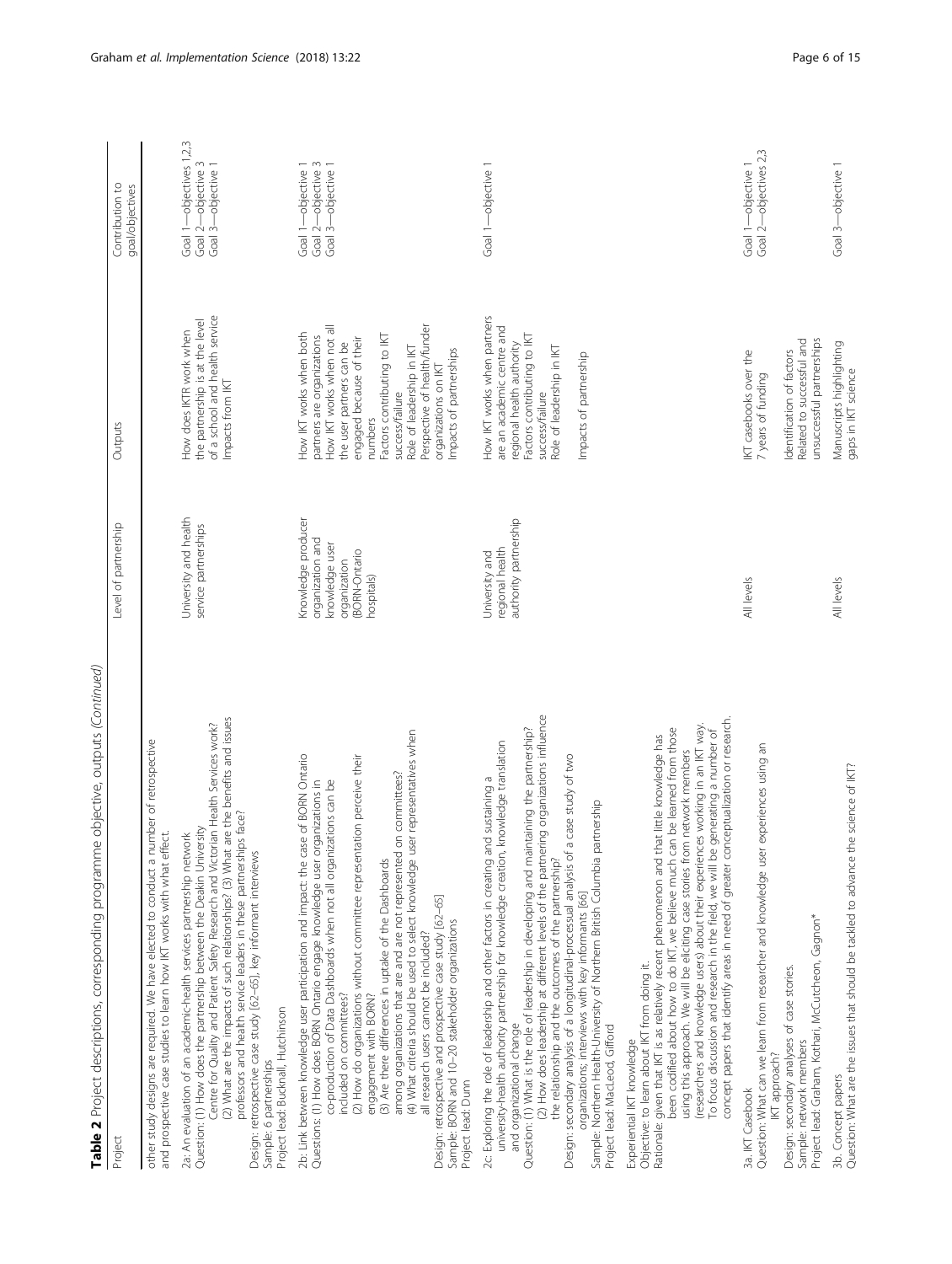| objective, outputs (Continued)<br>Table 2 Project descriptions, corresponding programme                                                                                                                                                                                                                                                                                                                                                                                                                                                                                                                                                                                                                                                                                                                                                                                                                     |                                                                                                                                                           |                                                                                                                                                                                         |                                                                     |
|-------------------------------------------------------------------------------------------------------------------------------------------------------------------------------------------------------------------------------------------------------------------------------------------------------------------------------------------------------------------------------------------------------------------------------------------------------------------------------------------------------------------------------------------------------------------------------------------------------------------------------------------------------------------------------------------------------------------------------------------------------------------------------------------------------------------------------------------------------------------------------------------------------------|-----------------------------------------------------------------------------------------------------------------------------------------------------------|-----------------------------------------------------------------------------------------------------------------------------------------------------------------------------------------|---------------------------------------------------------------------|
| Project                                                                                                                                                                                                                                                                                                                                                                                                                                                                                                                                                                                                                                                                                                                                                                                                                                                                                                     | Level of partnership                                                                                                                                      | Outputs                                                                                                                                                                                 | Contribution to<br>goal/objectives                                  |
| Project lead: Graham, Kothari, McCutcheon, Angus*<br>Design: theoretical, conceptual or review papers<br>Sample: network members                                                                                                                                                                                                                                                                                                                                                                                                                                                                                                                                                                                                                                                                                                                                                                            |                                                                                                                                                           |                                                                                                                                                                                         |                                                                     |
| from these studies about how IKT was operationalized, how the research was conducted,<br>funding opportunities that require knowledge user partnerships. Much can be learned<br>Objective: to understand IKT and its impact by studying funded studies that required<br>Rationale: important sources of data on integrated KT are studies funded through IKT<br>Given our many<br>the experiences of researchers and knowledge users working in partnership and the<br>knowledge user partners are research funders, we intend to exploit opportunities to<br>results of the study. These IKT studies will also be used to study the effectiveness of<br>these studies by identifying and analyzing their effects and impacts.<br>identify funded IKT studies so that we may study them.<br>the use of an IKT approach.<br>Funder-focused studies                                                           |                                                                                                                                                           |                                                                                                                                                                                         |                                                                     |
| Design: explanatory mixed methods approach including: scoping review, web-survey and<br>(3) What IKT methods, metrics and evaluation methods are recommended by<br>(2) What IKT methods have been used in funded projects with what impact?<br>Sample: published and grey literature, principle investigators of CIHR funded IKT grants,<br>4a: Advancing the science of integrated knowledge translation with health researchers<br>and knowledge users: understanding current and developing recommendations for<br>individuals who are knowledgeable and have a vested interest in IKT?<br>Questions: (1) What is known about how IKT is conducted and to what effect?<br>Project lead: Sibley, (funder, clinician, patient knowledge users)<br>Additional funding being sought for the project.<br>IKT researchers and knowledge users<br>interviews, nominal group consensus<br>integrated KT practice | Researchers-knowledge<br>user partnerships                                                                                                                | Recommendations about<br>Strategies for doing IKT<br>Evidence of IKT impact<br>how to conduct and<br>measure IKT                                                                        | Goal 2-objectives 1,2,3<br>Goal 1-objective 1<br>Goal 4-objective 1 |
| of their investments in IKT?<br>Design: scan of website analysis and interviews with research funders-replication of<br>4b: Health research funder strategies to promote IKT and their effectiveness<br>Question: (1) How do major funders around the globe support IKT?<br>(2) How have funders evaluated the effectiveness/impact<br>Sample: ~ 30 research funding agencies from around the world<br>(3) How have funder IKT strategies evolved overtime?<br>Project lead: Graham, doctoral student McLean, Holmes*<br>previous funder scans [2, 43, 44]                                                                                                                                                                                                                                                                                                                                                  | (research projects)<br>knowledge user<br>Researcher and                                                                                                   | incentivize IKT research<br>over a 15-year period<br>evidence for their IKT<br>List of how funders<br>Synthesis of funder<br>Changes in funder<br>funding programs<br>approaches to IKT | Goal 1—objective 2<br>Goal 2—objective 3<br>Goal 3—objective 1      |
| Questions: (1) What is the relationship between extent of knowledge engagement on IKT grants<br>Sample: web-survey data from researchers and knowledge-users in the open and IKT funding<br>Design: secondary quantitative analysis of CIHR's KT Programme evaluation data<br>Project lead: Graham, McLean, Rycroft-Malone* (funder knowledge user)<br>and impact on addressing CIHR's mandate areas?<br>4c: Impact of CIHR IKT funding opportunities.<br>(multiple regression) [43, 44]<br>opportunities                                                                                                                                                                                                                                                                                                                                                                                                   | research user partnerships<br>to Action and Knowledge<br>Researcher and clinician,<br>(CIHR PHSI, Knowledge<br>manager, policy maker<br>Synthesis grants) | Evidence on the relationship<br>between research-user<br>outcomes attributed<br>to research grants<br>engagement and                                                                    | Goal 2-objectives 1,3<br>Goal 1-objective 2                         |
| successful partnerships? (3) How can funding agencies facilitate required partnerships?<br>Design: secondary analysis of web-based survey of CIHR researchers and knowledge users.<br>4d: Researchers' and knowledge users' perceptions of research partnerships<br>Sample: CIHR researchers and knowledge users surveyed in 2009.<br>Question: (1) What makes a successful partnership?<br>(2) What are barriers and facilitators to                                                                                                                                                                                                                                                                                                                                                                                                                                                                       | (research projects)<br>knowledge user<br>Researcher and                                                                                                   | Factors related to successful<br>facilitators of partnerships<br>Identified barriers and<br>partnerships                                                                                | Goal 1-objective 1, 2<br>Goal 2-objective 2                         |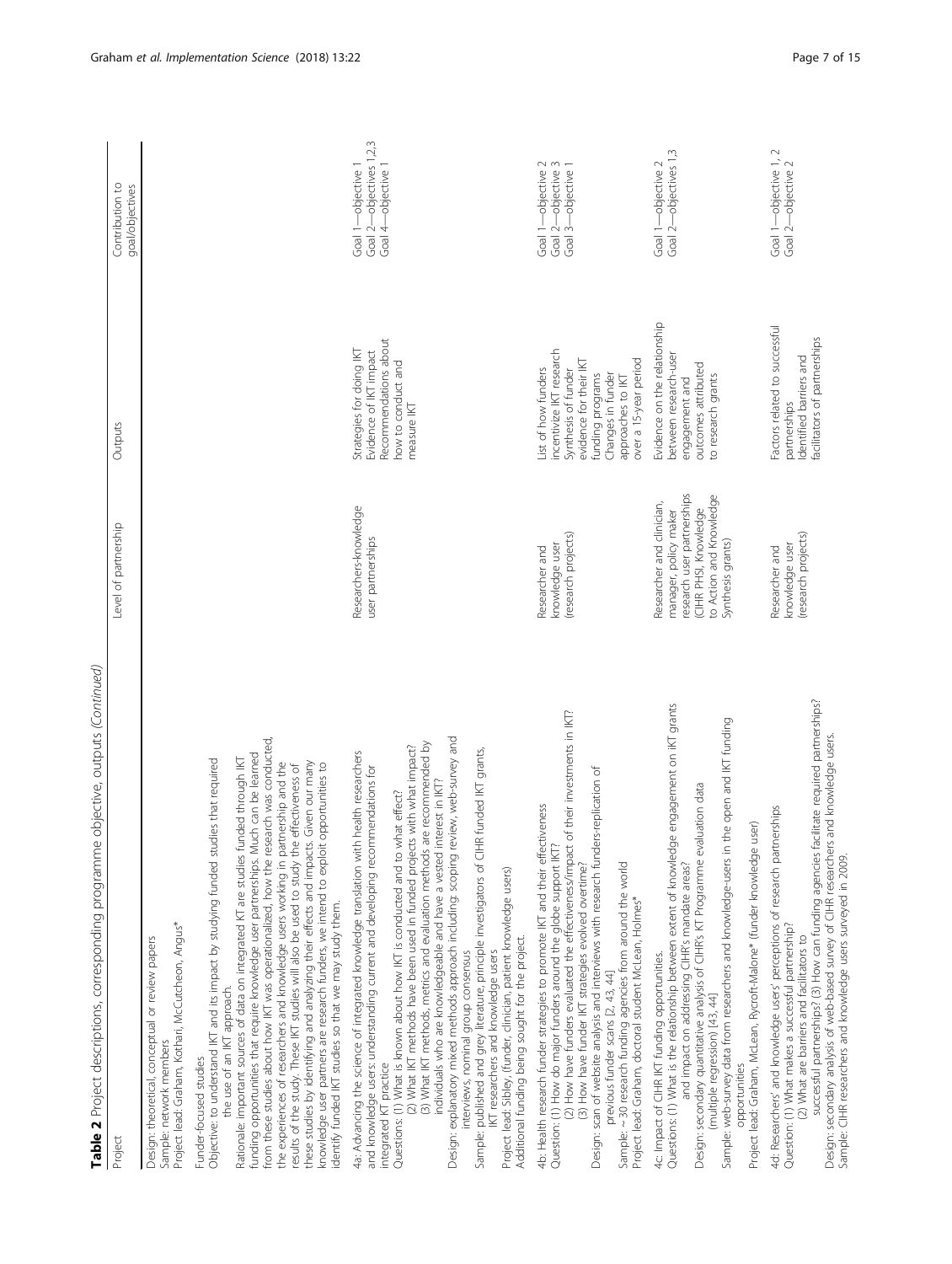| Table 2 Project descriptions, corresponding programme objective, outputs (Continued)                                                                                                                                                                                                                                                                                                                                                                                                                                                                                                                                                                                                              |                                                        |                                                                                                                                                                                                                                                       |                                                                                            |
|---------------------------------------------------------------------------------------------------------------------------------------------------------------------------------------------------------------------------------------------------------------------------------------------------------------------------------------------------------------------------------------------------------------------------------------------------------------------------------------------------------------------------------------------------------------------------------------------------------------------------------------------------------------------------------------------------|--------------------------------------------------------|-------------------------------------------------------------------------------------------------------------------------------------------------------------------------------------------------------------------------------------------------------|--------------------------------------------------------------------------------------------|
| Project                                                                                                                                                                                                                                                                                                                                                                                                                                                                                                                                                                                                                                                                                           | Level of partnership                                   | Outputs                                                                                                                                                                                                                                               | Contribution to<br>goal/objectives                                                         |
| Project lead: Sibbald, Graham                                                                                                                                                                                                                                                                                                                                                                                                                                                                                                                                                                                                                                                                     |                                                        | supporting IKT research<br>Recommendations for<br>funders interested in                                                                                                                                                                               |                                                                                            |
| of knowledge user<br>Objective: to describe the experiences of IKT from the perspective<br>Organization-focused studies                                                                                                                                                                                                                                                                                                                                                                                                                                                                                                                                                                           |                                                        |                                                                                                                                                                                                                                                       |                                                                                            |
| Rationale: much of the literature on researcher/knowledge user partnerships has focused on<br>that individual. Our assumption is that one of the next frontiers in IKT will focus<br>the individual who is the knowledge user partner rather than the organization<br>on organizations as knowledge user partners so it is imperative to understand<br>the partnering experiences and expectations of knowledge user organizations.<br>organizations                                                                                                                                                                                                                                              |                                                        |                                                                                                                                                                                                                                                       |                                                                                            |
| Questions: (1) How do organizations make decisions about who and when they should<br>5a: Understanding IKT from the perspective of organizations: a mixed methods study<br>Sample: organizations listed on CIHR funded research projects as knowledge users.<br>experience of<br>partner with researchers? (2) What is the organizational<br>Design: survey, content-analysis, focus-group interviews<br>researcher partnerships?<br>Project lead: Horsley                                                                                                                                                                                                                                        | All 3 levels                                           | to do research on the organization's<br>attract and work with researchers<br>Guidance on how organizations<br>organizations to manage IKT<br>Knowledge of perspectives<br>and experiences with IKT<br>Strategies used by<br>priority areas<br>process | Goal 1-objectives 1,2<br>Goal 2-objectives 2,3<br>Goal 3-objective 1<br>Goal 4-objective 1 |
| health system change<br>Questions: (1) How do health authorities make decisions about which researchers to<br>Design: website document review, web-survey, qualitative methods-interviews<br>authorities have to guide research partnership decisions?<br>5b: Principles of partnering with researchers to inform substantial<br>(2) What is the health authority experience with<br>(3) What policies and processes do health<br>Sample: Canadian regional health authorities.<br>researcher partnerships?<br>partner with and when?<br>Project lead: Botting                                                                                                                                    | partnerships<br>Researchers<br>and health<br>authority | Strategies used by organizations<br>Health authority perspectives<br>partnerships with researchers<br>authorities manage research<br>proactively and reactively<br>Guidance on how health<br>and experiences with IKT<br>to manage IKT<br>processes   | Goal 1-objectives 1,2<br>Goal 2-objectives 2,3<br>Goal 3-objective 1<br>Goal 4-objective 1 |
| nurture and sustain partnerships with knowledge users may not be. Few data actually<br>IKT and that performance metrics seldom value partnerships with knowledge users.<br>and encourage discussion<br>exist on how university performance expectations support or discourage IKT. These<br>For example, impact citation metrics are highly valued where efforts to develop,<br>Rationale: researchers report that universities tend not to incentivize researchers to do<br>Objective: to understand the implications of using an IKT approach for researchers.<br>data could be used to highlight university barriers to IKT<br>Researcher and university-focused studies<br>of these barriers. |                                                        |                                                                                                                                                                                                                                                       |                                                                                            |
| reporting research translation and impact activities on their CVs? A web-survey of researchers<br>Sample: researchers on mailing list of the international Knowledge Utilization Colloquium and<br>the Collaborative Healthcare Improvement Partnership (CHIPs) theme group of the<br>of research into practice<br>Question: How do researchers report their KT and IKT activities in their CVs?<br>Canadian Association for Health Services and Policy Research.<br>6a: Are health researchers involved in research focused on uptake<br>Design: web-survey.<br>Project lead: Stacey                                                                                                             | $\lessgtr$                                             | Knowledge about researcher<br>CV practices                                                                                                                                                                                                            | Goal 4-objective 1                                                                         |
| Question: What university incentives and policies affect researcher involvement in IKT?<br>6b: University Schools of Nursing policies promoting or discouraging IKT                                                                                                                                                                                                                                                                                                                                                                                                                                                                                                                               | $\lessgtr$                                             |                                                                                                                                                                                                                                                       | Goal 1-objective 3                                                                         |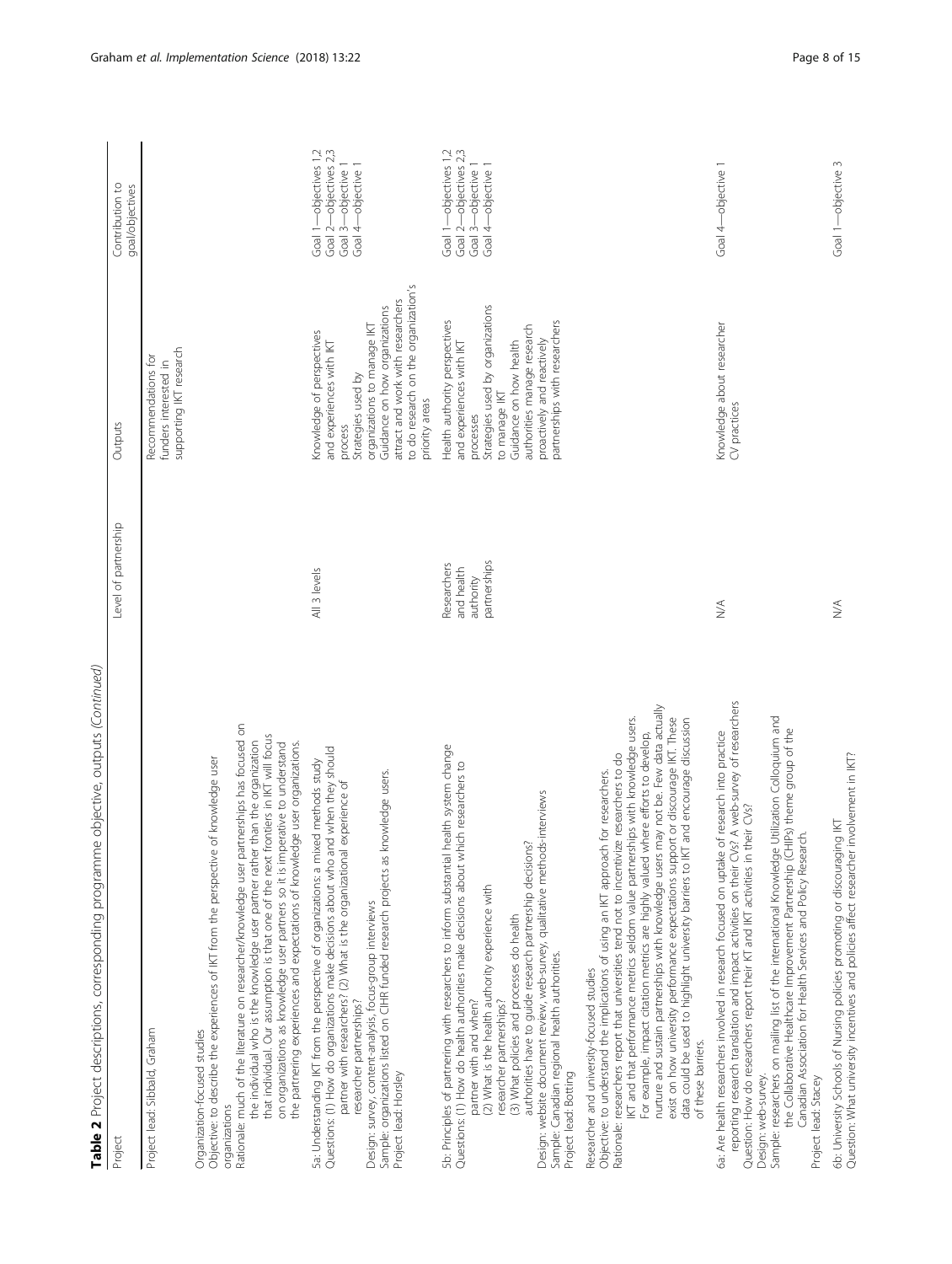| Table 2 Project descriptions, corresponding programme objective, outputs (Continued)                                                                                                                                                                                                                                                                                                                                                                                                                                                                                                                                                                                                                            |                                                                                 |                                                                                                                                          |                                    |
|-----------------------------------------------------------------------------------------------------------------------------------------------------------------------------------------------------------------------------------------------------------------------------------------------------------------------------------------------------------------------------------------------------------------------------------------------------------------------------------------------------------------------------------------------------------------------------------------------------------------------------------------------------------------------------------------------------------------|---------------------------------------------------------------------------------|------------------------------------------------------------------------------------------------------------------------------------------|------------------------------------|
| Project                                                                                                                                                                                                                                                                                                                                                                                                                                                                                                                                                                                                                                                                                                         | Level of partnership                                                            | Outputs                                                                                                                                  | Contribution to<br>goal/objectives |
| Sample: university tenure and promotion criteria, university administrators<br>Design: document analyses and key informant interviews<br>Project lead: Banner                                                                                                                                                                                                                                                                                                                                                                                                                                                                                                                                                   |                                                                                 | other university policies and<br>List of Canadian SON, and<br>their influence on IKT                                                     |                                    |
| Rationale: currently, validate measures of IKT partnering and measures of the impacts<br>Objective: to develop, refine and validate measures to assess partnering processes<br>of IKT are lacking. Without being able to measure how well a researcher/<br>knowledge user partnership is functioning or the outcomes of doing IKT,<br>the ability to develop strategies to make partnerships more effective or<br>to demonstrate the effectiveness of IKT will remain limited.<br>and impacts of IKT<br>Measurement studies                                                                                                                                                                                     |                                                                                 |                                                                                                                                          |                                    |
| Design: quantitative methods—web-survey design and psychometric<br>7: Developing and testing a valid, sensitive, reliable IKT questionnaire<br>testing, qualitative methods-cognitive interviewing<br>based on the Kothari et al. indicators [67, 68]<br>Sample: emergent case studies<br>Project lead: Kothari, Graham                                                                                                                                                                                                                                                                                                                                                                                         | $\lessapprox$                                                                   | Measures of partnership<br>Predictors of successful<br>process and impact<br>partnerships                                                | Goal 3-objective 2                 |
| Rationale: the use of IKT will not increase unless researchers and knowledge<br>users acquire knowledge about IKT and the skills to partner and<br>needed<br>IKT tools and capacity building<br>Objective: to develop IKT tools and training materials for researchers<br>work together. Building this capacity will be even more<br>and knowledge users and to increase researchers' and<br>should studies demonstrate the value of IKT.<br>knowledge users' capacity for IKT.                                                                                                                                                                                                                                 |                                                                                 |                                                                                                                                          |                                    |
| 8a: Knowledge translation plan guides: a pragmatic, conceptual synthesis<br>Question: What guidance is provided to researchers and research-users<br>Sample: funder websites, peer reviewed and grey literature<br>Project lead: McCutcheon, doctoral student Mrklas<br>Design: systematic review and document analyses<br>about doing KT and IKT?                                                                                                                                                                                                                                                                                                                                                              | $\lessgtr$                                                                      | decisions about usefulness<br>Repository of KT and IKT<br>documents to facilitate<br>guidance documents<br>Analysis comparing<br>of each | Goal 4-objective 1                 |
| Design: literature review, key informant interviews, Delphi methods, pre/post evaluation<br>Sample: convenience sample of researchers and knowledge users, network members<br>knowledge users: identifying competencies for integrated knowledge translation<br>Question: (1) What are IKT competencies for researchers (students and early career)<br>Project lead: Yeung, doctoral students Plamondon and Mrklas (knowledge users)<br>8b: Development and field testing of IKT training modules for researchers and<br>preferred instructional strategies to learn IKT competencies?<br>(2) What are researchers' and knowledge users'<br>(3) How effective are IKT training modules?<br>and knowledge users? | $\frac{1}{2}$                                                                   | List of IKT competencies<br>Training modules                                                                                             | Goal 4-objectives 1,2              |
| 8c: Conducting patient-oriented research: an online tutorial for the use of a collaborative<br>indigenous community<br>Question: (1) What should be the guiding features for researcher-<br>and indigenous partners about working in an IKT way?<br>(2) What guidance should be provided to researchers<br>framework for community-research partnerships<br>Sample: an advisory group of indigenous people<br>Design: theory and literature based, user testing<br>research partnerships?                                                                                                                                                                                                                       | communities)<br>patients and<br>(indigenous<br>knowledge<br>Researcher-<br>user | Training module                                                                                                                          | Goal 4—objectives 1,2              |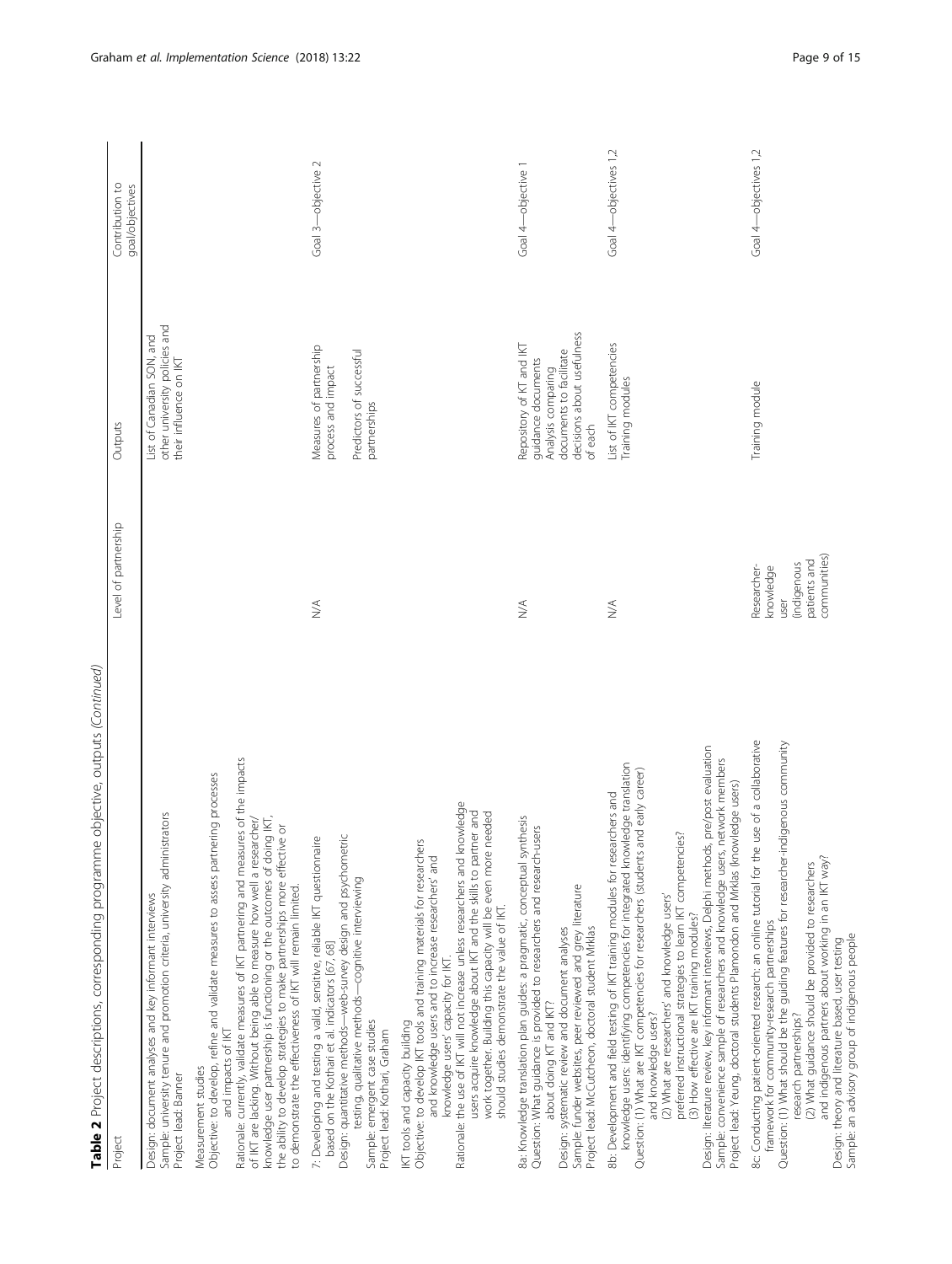| Table 2 Project descriptions, corresponding programme objective, outputs (Continued)                                                                                                                                                                                                                                                                                                                                                                                                                                                           |                                            |                                                                                                                                                                                                                                                                                     |                                                                                                                                   |
|------------------------------------------------------------------------------------------------------------------------------------------------------------------------------------------------------------------------------------------------------------------------------------------------------------------------------------------------------------------------------------------------------------------------------------------------------------------------------------------------------------------------------------------------|--------------------------------------------|-------------------------------------------------------------------------------------------------------------------------------------------------------------------------------------------------------------------------------------------------------------------------------------|-----------------------------------------------------------------------------------------------------------------------------------|
| Project                                                                                                                                                                                                                                                                                                                                                                                                                                                                                                                                        | Level of partnership                       | Outputs                                                                                                                                                                                                                                                                             | Contribution to<br>goal/objectives                                                                                                |
| Funding by the Ontario Strategy for Patient-Oriented Research (SPOR) Support Unit<br>Project lead: postdoc Jull, Graham, indigenous knowledge users                                                                                                                                                                                                                                                                                                                                                                                            |                                            |                                                                                                                                                                                                                                                                                     |                                                                                                                                   |
| 8d: Experiences of patient-researcher partnerships in integrated knowledge translation:<br>(2) What guidance should be provided to researchers and knowledge-users<br>Question: (1) What are patient and researchers experiences as research partners?<br>a study to develop online training for patient-oriented research<br>Design: qualitative methods-interviews, pedagogical theory<br>Funding by the Ontario SPOR Support Unit<br>Sample: 15 patients and 15 researchers<br>about doing KT and IKT?<br>Project lead: Law, Wright, Graham | user (patient)<br>Researcher-<br>knowledge | and researchers of patient-<br>manage patient-researcher<br>modules for patients and<br>experiences of patients<br>esearcher partnerships<br>researchers on how to<br>Understanding of the<br>Two scalable training<br>partnerships                                                 | Goal 4-objectives 1,2                                                                                                             |
| - Developing and testing theory-based strategies/interventions<br>to increase knowledge user partnering with researches and to<br>Emergent projects during 2nd half of grant<br>- Emergent partnership case study<br>Emergent partnership case study<br>increase capacity to use research<br>Other emergent studies                                                                                                                                                                                                                            | Depends on<br>the case<br>BD               | at increasing organizations'<br>Strategies proven effective<br>capacity to partner with<br>Role of leadership in IKT<br>Impacts of partnerships<br>How IKT works or does<br>Factors contributing to<br>esearchers and to use<br>KT success/failure<br>research findings<br>not work | Goal 1—objectives 1,2<br>Goal 2—objective 3<br>Goal 3—objectives 1,2<br>Goal 3-objectives 1,2<br>Goal 3-objective 3<br><b>TBD</b> |
| Project: Meta-synthesis of program projects findings                                                                                                                                                                                                                                                                                                                                                                                                                                                                                           | All 3 levels                               | Science and practice of IKT<br>Canada recognized as a<br>leader in studying IKT<br>greatly advanced                                                                                                                                                                                 | address objectives<br>Has potential to<br>from goals 1-3                                                                          |
|                                                                                                                                                                                                                                                                                                                                                                                                                                                                                                                                                |                                            |                                                                                                                                                                                                                                                                                     |                                                                                                                                   |

IKT integrated knowledge translation, CIHR Canadian Institutes of Health Research<br>\*Knowledge user IKT integrated knowledge translation, CIHR Canadian Institutes of Health Research \*Knowledge user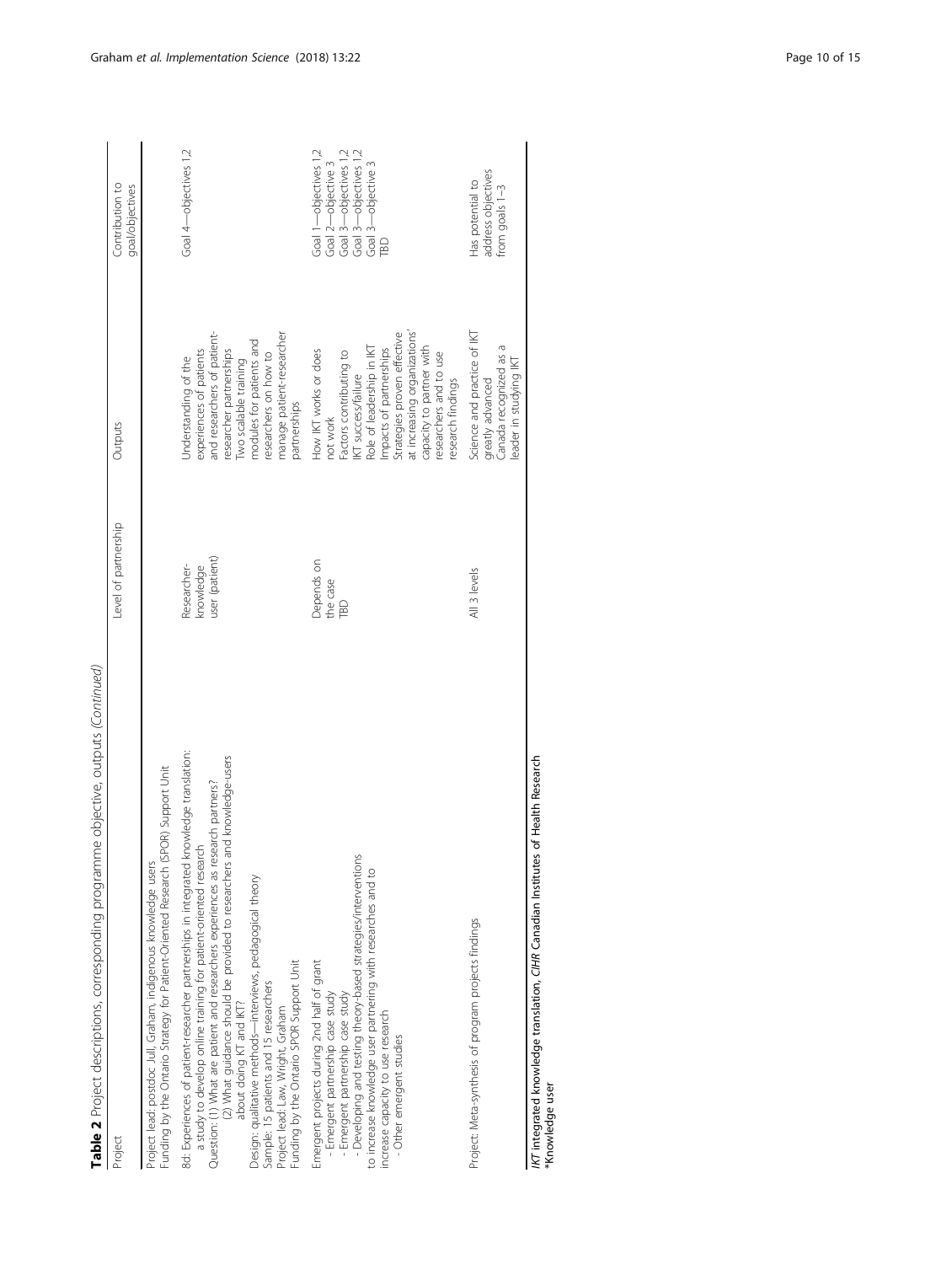structure enables timely incorporation of these opportunities into the programme. In years 2–3 of the grant, future case studies will be initiated. Initial criteria for selecting new projects will include addressing knowledge gaps identified in the programme's ongoing studies, prioritization of future studies by knowledge users and the Advisory Committee and feasibility. Towards year 4, intervention studies will be launched to test theorybased strategies to improve research partnering and build health organization capacity for research partnering and research use.

Finally, a meta-synthesis of findings from all projects will be completed to discern patterns and differences between different knowledge user groups (patients, clinicians, managers, policy makers), organizations (healthcare delivery institutions, health authorities, ministries of health, health research funders) and contexts and to develop materials to facilitate IKT and uptake of the findings. Team members are very interested in executives/managers, who have great potential to activate organizational change for research-informed decision-making but are understudied.

#### **Training**

Objective 2 of goal 4 is about creating a training environment for IKT research and supervising and mentoring graduate students and postdoctoral trainees and colleagues. To achieve this objective, the programme has an innovative and bold plan. We have incorporated funding to support one postdoc, two PhD and two master's students a year. This will produce five to seven master's, two to three PhDs and three to four postdocs over the life of the grant with expertise in the science and art of IKT. The CIHR KT evaluation [[44\]](#page-14-0) revealed that IKT projects are more likely to develop more highly qualified personnel per \$100k grant than a grant of the same value in the open competition ([[15\]](#page-13-0), Table [2](#page-4-0) p6). Given the value of producing the next generation of KT scholars, we have also included student/trainee stipends to facilitate the involvement of students in as many of our projects and professional networks as possible. Over the life of the grant, this represents 35–40 studentships. We will also develop short internet training modules on various aspects of IKT for researchers and knowledge users.

The programme will also fund one to two researcher/ knowledge user internships/year (eight over the course of the grant). These will be for graduate students and postdoctoral trainees to spend 3 months sharing their research expertise with one of our knowledge user organization partners while they learn about policy making in the real world. This is an efficient way for trainees to learn about policy making while at the same time exposing the organizations to researchers in training. The internship programme will be modeled after CIHR's Science-Policy Fellowships developed by IDG when he was at CIHR ([https://www.canada.ca/en/health-canada/](https://www.canada.ca/en/health-canada/services/science-research/career-resources/fellowship-programs/science-policy-fellowships-program.html) [services/science-research/career-resources/fellowship-pro](https://www.canada.ca/en/health-canada/services/science-research/career-resources/fellowship-programs/science-policy-fellowships-program.html)[grams/science-policy-fellowships-program.html,](https://www.canada.ca/en/health-canada/services/science-research/career-resources/fellowship-programs/science-policy-fellowships-program.html) Accessed 22 Dec 2017). Interns will be assigned both an academic and policy maker mentor.

# Governance and strategies to reduce risk to the research programme

A governance structure is in place to ensure an enduring focus on excellence, flexibility and ability to capitalize on emerging opportunities and help the programme remain on track. An Executive Committee, chaired by a Program Leader (Scientific Director—IDG), will be responsible for day-to-day operations. It will include the Deputy Scientific Director (AK), two researchers, two knowledge users, one trainee and one research associate. Sub-committees responsible for science (IKT theory, methods and measures), impact (network performance monitoring) and training will provide leadership in these areas. The impact committee will convene an impact workshop with the project leaders to produce a logic model or theory of change for the network and determine how to collect data to test it. An international Advisory Committee (AC) comprising knowledge users and IKT experts will provide guidance on all aspects of the programme, annually review the performance of programme projects and suggest strategies to reduce risk of bias in study design, data analysis and interpretation. Terms of reference for all committees will be finalized in collaboration with members and reviewed annually. The research programme team will use a collaborative decision-making approach.

We have designed the programme so that no one project carries all the intellectual weight of the programme putting the programme at risk should it fail. The breadth, nature and number of projects is one riskmitigating strategy—the whole is greater than the sum of its parts. Other strategies to ensure success including a formalized process for prioritization, peer-review, optimization of quality and monitoring project progress will be developed to ensure only the best, most relevant projects are advanced. Each project will be required to have a written proposal which will be reviewed by the Advisory Committee in terms of its relevance to the programme's objectives; potential to generate new knowledge, study design and methods; potential to achieve the intended outcomes/impact; and resources required.

Monthly team teleconferences and one annual face-toface meeting will maintain team cohesiveness and momentum and facilitate knowledge sharing. Team meetings, along with the annual review of projects by the Advisory Committee, will identify challenges faced by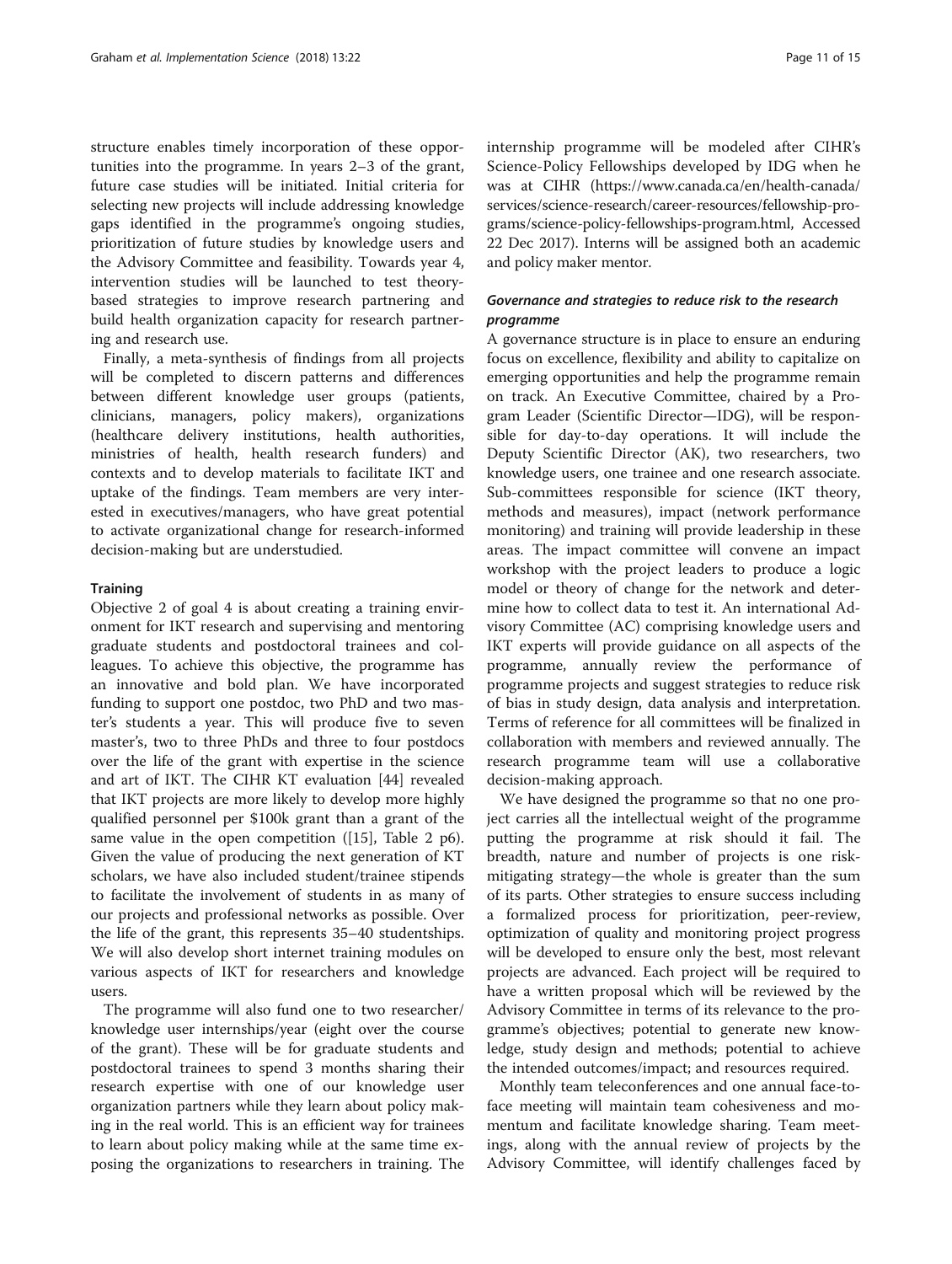projects and marshal the collective wisdom of the team and/or Advisory Committee to overcome them. The diversity of the team and the richness of its content and scientific and knowledge user expertise will be a considerable asset for finding mitigating strategies.

# Research programme limitations

The most significant limitation relates to the initial use of observational and quasi-experimental study designs. Given the focus on research partnerships, we expect that researchers and knowledge users will not be sympathetic or agreeable to experimental study designs that would require being randomized to use an IKT approach. However, to maximize overall scientific rigor, the research programme will rely on mixed methods and triangulation of findings and strive to select the most rigorous study designs for individual projects. For example, the use of both retrospective and prospective case studies is preferable to using only retrospective case studies. Another example is that we will be studying the influence of funded IKT studies by comparing the resulting impacts with the impacts of curiosity-driven research (essentially a non-randomized control group). We also anticipate that rigor will be increased by including projects that involve different types of knowledge users (e.g. patients, indigenous groups, clinicians, health services decision-makers, funders, etc.) and examine different levels of partnership (e.g. project, health authority, etc.). These settings will allow us to describe dominant patterns across varied arrangements, thereby enhancing the generalisability of the work. During the course of the 7 year lifespan of the programme, we also expect to build on the lessons learned from the first wave of studies and propose and conduct more rigorous and methodologically innovate projects in subsequent waves. We also anticipate that in future prospective case studies, we will be able to introduce and evaluate interventions to improve partnering.

## Knowledge translation

Our KT strategies consist of two approaches: IKT and end-of-project KT/knowledge mobilization. In keeping with the focus on integrated knowledge translation, the Integrated Knowledge Translation Research Network will use an IKT approach in all of its studies to ensure the projects address the issues of concern of our knowledge user partners and hopefully produce useful findings that can be acted upon by our and other knowledge users.

Our end of project KT activities will be guided by the CIHR's Guide to Knowledge Translation Planning [\[69](#page-14-0)]. For academic audiences, we will produce peer-reviewed journal articles for relevant journals. For knowledge user and stakeholder audiences, we will use a number of strategies to disseminate our work. To facilitate dissemination, we will create a website for the network that will house all the tools and products we produce. We will create a web blog that will serve as a vehicle for early dissemination of findings, engaging the public and crossfertilizing our ideas with each other and scientists in other areas. We will use social media (e.g. Twitter) to create a presence of the IKT Research Network. We will also use a newsletter to inform audiences about our activities and to disseminate findings.

The suite of training materials, tools and sessions described above will be available online to help researchers and knowledge users build their capacity to engage in IKT. Another Network KT strategy for disseminating findings and capacity building in IKT will be the hosting of a bi-annual symposium on the State of the Art and Science of IKT. The symposium may occur around an annual meeting of the Canadian Association of Health Services and Policy Research (CAHSPR), KT Canada's annual general meeting or another conference. The purpose of these symposia will be to create a forum for knowledge users and researchers to share their experiences with partnering, present findings from the latest research on how best to undertake collaborative research, explore opportunities for working together/ network development and offer skill-building seminars and workshops on doing IKT, strategies for effective research partnerships and maintaining relationships.

We also intend to host events similar to the CIHR Best Brains Exchanges [\[70\]](#page-14-0) with the National Alliance for Provincial Health Research Organizations (NAPHRO), the Health Charities Coalition of Canada, health sector organizations and the Canadian research Tri-Councils (Canadian Institutes of Health Research, Social Sciences and Humanities Research Council, National Science and Engineering Research Council) around the research programme findings. These exchanges will bring together researchers and policy makers/administrators in a relaxed and confidential environment to discuss IKT research and its policy implications. We will include trainees in these events so they can learn how they work, how to host them and to make connections with policy makers, health system managers and funders.

# **Discussion**

We have proposed the first interdisciplinary, systematic and programmatic research endeavor and network focusing on IKT. The research programme was developed and will be executed with knowledge user organization executives, managers, policy makers, clinicians and patients. We will ground the programme in knowledge generated through systematic, scoping and realist reviews. Taking advantage of our pre-existing productive relationships with provincial, national and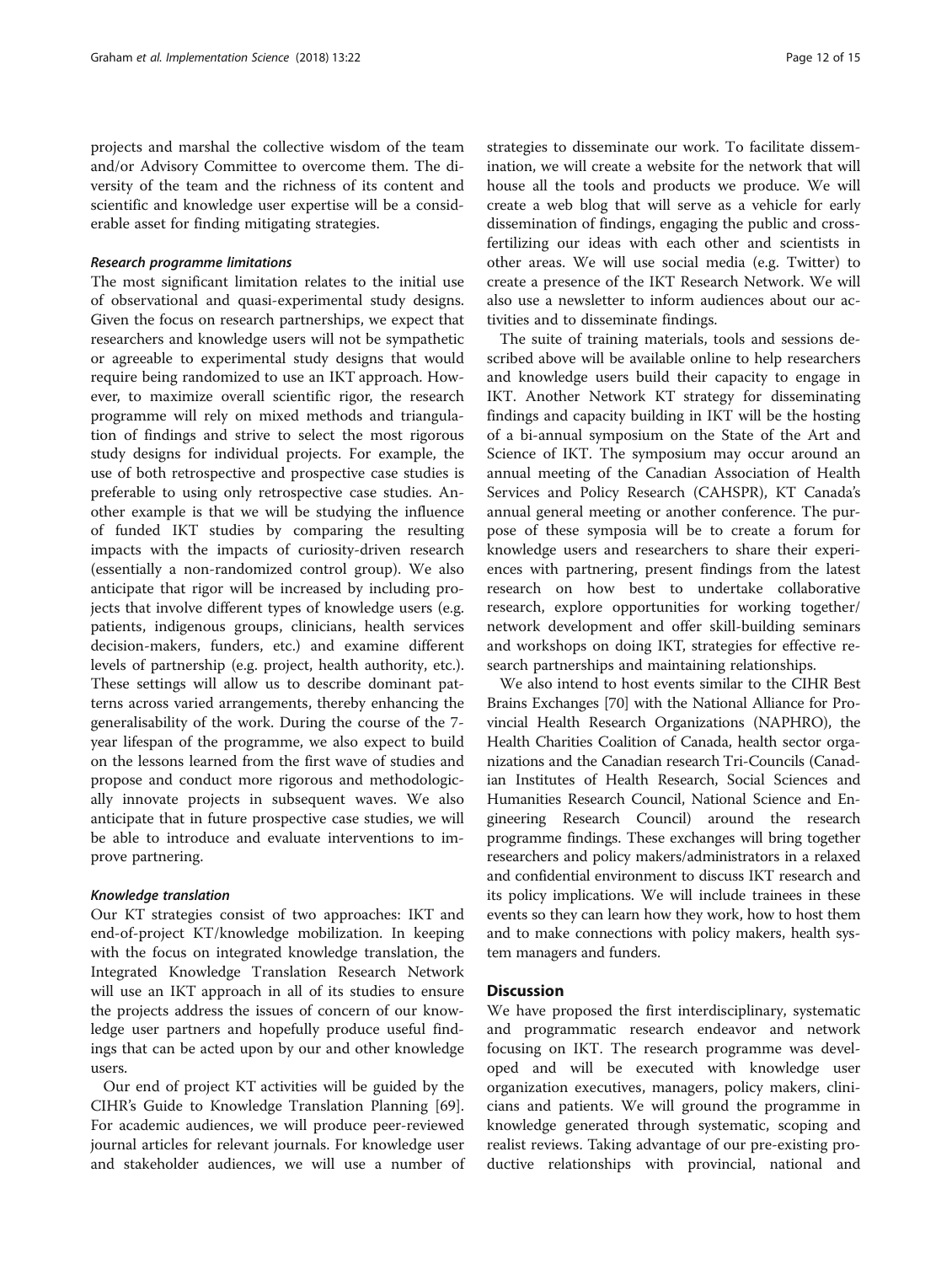international organizations, we will use ongoing and future natural IKT experiments as multiple case studies in order to study IKT in depth. Case studies will be retrospective and prospective as the 7-year grant timeline will enable us to undertake prospective longitudinal studies of IKT. We will study, in real time, the initiation of partnerships, funding processes, the research lifecycle and then outcomes/impact post project. In the latter years of the programme, we anticipate that these living laboratories [[71](#page-14-0)] will also facilitate testing of strategies to improve the efficiency and effectiveness of the IKT approach. The research will also provide scientific evidence on how to reliably and validly measure collaborative research partnerships and their impacts. Built into the programme is a vibrant training and mentoring environment for trainees and researchers interested in the science of IKT and its application.

By conducting a meta-synthesis of multiple case studies and other strategic studies undertaken during the early years of the programme, we will be able to demonstrate how IKT works, under which circumstances and with which knowledge user groups. We will determine what IKT can and cannot do and learn how researchers and knowledge users develop and maintain research partnerships. When available, we will assess the impact of IKT on health system and patient outcomes. We will also ascertain how to promote IKT among knowledge users/knowledge user organizations and researchers. Significant potential and timely opportunities exist for improving how IKT is practiced and supported. By better understanding IKT, developing instruments to measure it and its impact, and designing effective strategies that support IKT, we will be positioned to improve knowledge translation and more thoroughly reap the benefits of research.

# Abbreviations

AC: Advisory Committee; CIHR: Canadian Institutes of Health Research; CLARHC: Collaborations for Leadership in Applied Health Research and Care; CV: Curriculum vitae; FCR: Framework for collaborative research; HQP: Highly qualified personnel; IKT: Integrated knowledge translation; KT: Knowledge translation; KTA: Knowledge to action; RIC: Research Impact Continuum

#### Acknowledgements

We would like to thank Danielle Rolfe for assisting with the drafting and editing of the manuscript.

Ian Graham\* is the Programme leader/PI and Scientific Director of the IKT Research Network. Current members of network are IKT experts: Gonzalo Alvarez\*, Davina Banner\*^, Mari Botti, Tracey Bucknall^, Ingrid Botting\*^, Julie Considine, Maxine Duke, Sandra Dunn\*^, Trisha Dunning, Anna Gagliardi\*, Heather Gainforth^, Wendy Gifford\*^, Karen Harlos, Tanya Horsley\*^, Alison Hutchinson^, Monika Kastner\*, Anita Kothari\*^, Sara Kreindler\*, Linda Li, Martha MacLeod\*^, Elizabeth Manias, Chris McCutcheon^, Jonathan Mitchell\*, Theresa Montini\*, Smita Pakhale, Mark Pearson, Bodil Rasmussen, Jo Rycroft-Malone\*^, Nancy Salbach, Jonathan Salsberg\*, Shannon Sibbald^, Kathryn Sibley, Dawn Stacey\*^, Harriette Van Spall, Margaret Watson\*, Anna Williamson, David K Wright^, Euson Yeung^, Emily Jenkins.

Trainees: Sayna Bahrani, Fraser Bell\*, Laura Boland, Clayon Hamilton, Janet Jull^, Jesse Leese, Graham MacDonald, Robert KD McLean^, Kelly Mrklas\*^, Tram Nguyen\*^, Katrina Plamondon^, Danielle Rolfe, Katherine Salter\*, Brianne Wood\*, Ilja Ormel and Maria Zych.

Knowledge user experts: Donna Angus^, Beth Beaupre, Krista Connell\*, Jeanette Edwards\*, Shannon Fenton\*, Michelle Gagnon^, Kathryn Graham, Mary Elizabeth Harriman, Michael Hillmer\*, Bev Holmes\*^, Russell Ives\*, Ian Jones\*, Karen Lee\*, Ainslie Mihalchuk\*, Michelle McEvoy\*, Wendy Nicklin\*, Mary Ann O'Brien, Patrick Odnokon\*, Sheldon Permack\*, Shannon Rogalski\*, Hélène Sabourin\*, Yves Savoie\*, Gayle Scarrow\*, Robert Sheldon\*, Ann Sprague\*, Anthony Tang\*, Cathy Ulrich\*, Pam Valentine\*, Christina Weise\*, George Wells\*, Brock Wright\*.

Knowledge translation and implementation science experts: Jamie Brehaut\*, Melissa Brouwers, Christina Godfrey^, Jeremy Grimshaw\*, John Lavis\*, France Legare\*, David Moher\*, Justin Presseau, Janet Squires\*, Sharon Straus\*, Jimmy Volmink.

Advisory Committee: Susan Law^, Anne Lyddiatt, Jacqueline Tetroe. \*=co-applicants on foundation grant, ^=project lead

#### Funding

The study entitled: Moving knowledge into action for more effective practice, programs and policy: A research program focusing on integrated knowledge translation (known as the Integrated Knowledge Translation Research Network) is funded as part of a Canadian Institutes of Health Research, Foundation Grant Scheme: grant reference number FDN #143237. Network projects 8c (Conducting patient-oriented research: an online tutorial for the use of a collaborative framework for community-research partnerships (PI: J Jull and ID Graham)) and 8d (Experiences of patient-researcher partnerships in integrated knowledge translation: a study to develop an online training for patient-oriented research (PI: S Law, ID Graham)) have received funding from the Ontario, Strategy for Patient-Oriented Research (SPOR) Support Unit (OSSU).

The Canadian Institutes of Health Research does not and will not have any role in influencing the study design, data collection, analysis and interpretation of the data or writing of manuscripts.

#### Availability of data and materials

Request for access to the data and any material will be considered by the Executive Committee and the specific project co-investigators.

#### Authors' contributions

IDG, with members of the network who were co-applicants on the CIHR proposal, designed the grant proposal (represented by an asterisk in the "Acknowledgements" section above). IDG, Principal Investigator on the Foundation Grant and Scientific Director of the IKT Research Network, drafted the first version of the protocol manuscript on behalf of the network. Named co-authors, who are project leads, led the design of their projects. All authors (Ian D. Graham, Anita Kothari, Chris McCutcheon, Donna Angus, Davina Banner, Tracey Bucknall, Sandra Dunn, Michelle Gagnon, Wendy Gifford, Christina Godfrey, Bev Holmes, Tanya Horsley, Alison M. Hutchinson, Janet Jull, Susan Law, Martha MacLeod, Robert K.D. McLean, Kelly Mrklas, Tram Nguyen, Katrina Plamondon, Jo Rycroft-Malone, Shannon L Sibbald, Kathryn M. Sibley, Dawn Stacey, David Kenneth Wright, Euson Yeung) reviewed, critically revised and approved the final version of the manuscript.

#### Ethics approval and consent to participate

Each individual project involving human participants will obtain Research Ethics Approval from the appropriate Research Ethics Board(s). Project 1a (Comparing and contrasting integrated knowledge translation with five approaches often used in knowledge translation: Identifying and synthesizing germinal literature and consulting with experts- PI: Tram Nguyen, Ian Graham) has ethics approval from the Ottawa Health Sciences Network Research Ethics Board (OHSN- REB #2017038-01H). Project 2a (An evaluation of an academic-health services partnership network) has ethics approval from the Deakin University Human Ethics Advisory Group-Health (HEAG-H #132-2015).

#### Consent for publication

Not applicable.

#### Competing interests

Network members AMH, JP, JS and SS are Associate Editors of Implementation Science, and MB, IDG, JG, BJH, FL and JR-M are on the editorial board of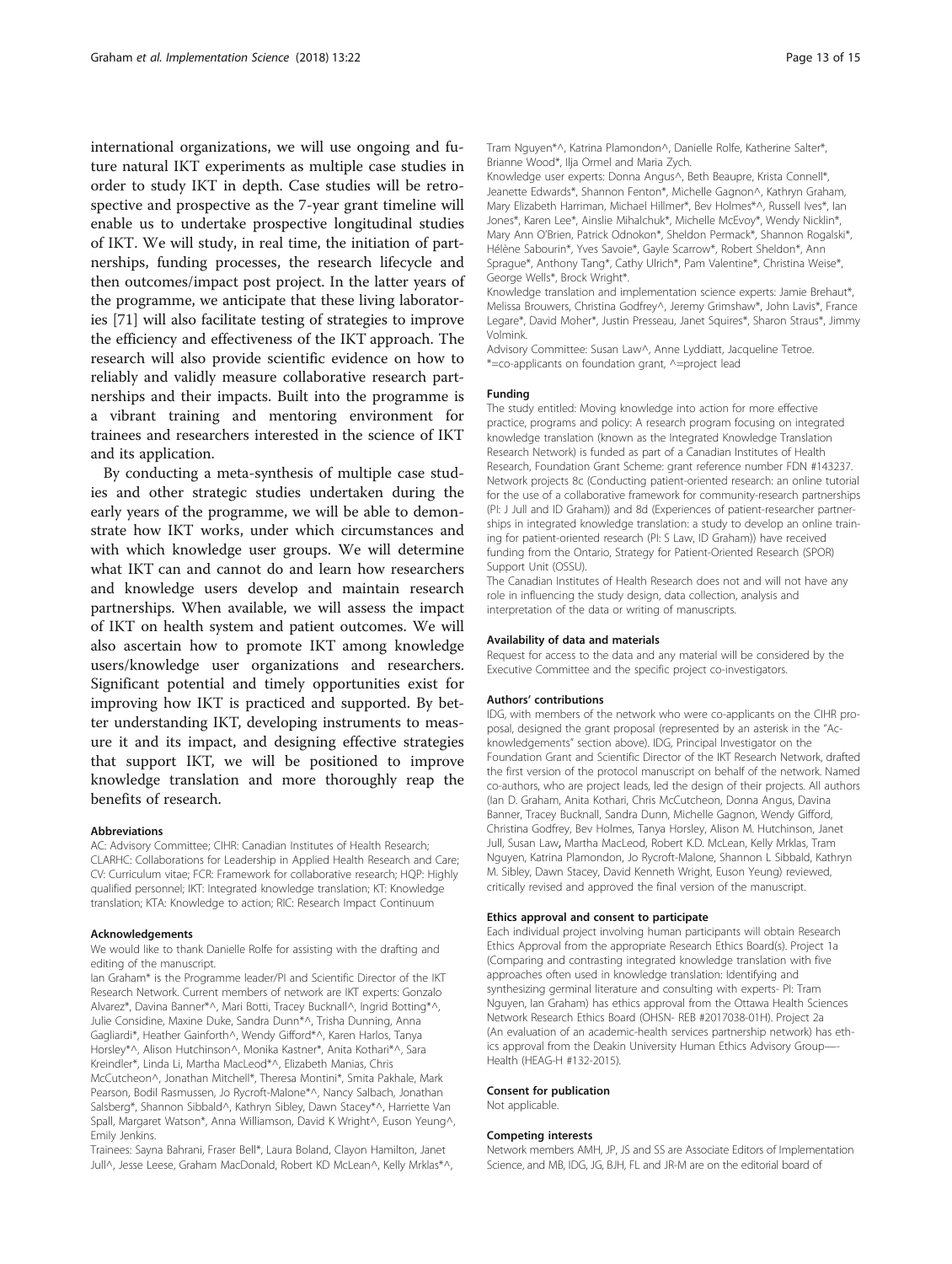<span id="page-13-0"></span>Implementation Science. All decisions about this manuscript will be made by another editor. JRM is Director of the National Institute for Health Research's Health

Services and Development Research Funding Programme. The authors declare that they have no other competing interests. The views expressed are those of the authors and do not represent the views of any organization or agency to which they are affiliated.

# Publisher's Note

Springer Nature remains neutral with regard to jurisdictional claims in published maps and institutional affiliations.

# Author details

<sup>1</sup>School of Epidemiology and Public Health, University of Ottawa, 307D- 600 Peter Morand Crescent, Ottawa, ON K1G 5Z3, Canada. <sup>2</sup>School of Health Studies, Western University, Health Sciences Building, Room 222, London, Ontario N6A 5B9, Canada. <sup>3</sup>Integrated Knowledge Translation Research Network, Centre for Practice-Changing Research, The Ottawa Hospital Research Institute, 501 Smyth Road, Box 711, Ottawa, Ontario K1H 8L6, Canada.

# Received: 5 October 2017 Accepted: 18 December 2017 Published online: 02 February 2018

# References

- 1. Macleod MR, Michie S, Roberts I, Dirnagl U, Chalmers I, Ioannidis JPA, et al. Biomedical research: increasing value, reducing waste. Lancet. 2014;383: 101–4. [https://doi.org/10.1016/S0140-6736\(13\)62329-6](http://dx.doi.org/10.1016/S0140-6736(13)62329-6).
- 2. Tetroe JM, Graham ID, Foy R, Robinson N, Eccles MP, Wensing M, et al. Health research funding agencies' support and promotion of knowledge translation: an international study. Milbank Q. 2008;86:125–55. [https://doi.](http://dx.doi.org/10.1111/j.1468-0009.2007.00515.x) [org/10.1111/j.1468-0009.2007.00515.x](http://dx.doi.org/10.1111/j.1468-0009.2007.00515.x).
- Kothari A, McCutcheon C, Graham ID; for the IKT Research Network. Defining integrated knowledge translation and moving forward: a response to recent commentaries. Kerman Univ Med Sci. 2017;6:299–300. [https://doi.org/10.15171/ijhpm.2017.15](http://dx.doi.org/10.15171/ijhpm.2017.15).
- 4. Graham ID, Tetroe JM, Maclean R. Some basics of integrated knowledge translation research. In: Graham ID, Tetroe JM, Pearson A, editors. Turning knowledge into action: practical guidance on how to do integrated knowledge translation research. Adelaide: Lippincott-JBI; 2014.
- 5. Bowen SJ, Graham ID. From knowledge translation to engaged scholarship: promoting research relevance and utilization. Arch Phys Med Rehabil. 2013; 94(1 SUPPL):S3–8. [https://doi.org/10.1016/j.apmr.2012.04.037.](http://dx.doi.org/10.1016/j.apmr.2012.04.037)
- 6. Denis J-L, Lomas J. Convergent evolution: the academic and policy roots of collaborative research. J Health Serv Res Policy. 2003;8(2\_suppl):1–6. [https://](http://dx.doi.org/10.1258/135581903322405108) [doi.org/10.1258/135581903322405108.](http://dx.doi.org/10.1258/135581903322405108)
- 7. Gibbons M. The new production of knowledge: the dynamics of science and research in contemporary societies. London: SAGE Publications; 1994.
- 8. Jagosh M, Macaulay A, Pluye P, Salsberg J, Bush P, HENDERSON J, et al. Uncovering the benefits of participatory research: implications of a realist review for health research and practice. Milbank Q. 2012;90:311–46. [https://](http://dx.doi.org/10.1111/j.1468-0009.2012.00665.x) [doi.org/10.1111/j.1468-0009.2012.00665.x.](http://dx.doi.org/10.1111/j.1468-0009.2012.00665.x)
- Macaulay AC, Ing A, Salsberg J, McGregor A, Saad-Haddad C, Rice J, et al. Community-based participatory research: lessons from sharing results with the community: Kahnawake Schools Diabetes Prevention Project. Prog Community Heal Partnerships Res Educ Action. 2007;1:143–52. [https://doi.](http://dx.doi.org/10.1353/cpr.2007.0010) [org/10.1353/cpr.2007.0010.](http://dx.doi.org/10.1353/cpr.2007.0010)
- 10. Salsberg J. Integrated knowledge translation and participatory research. In: Graham ID, Tetroe JM, Pearson A, editors. Turning knowledge into action: practical guidance on how to do integrated knowledge translation research. Adelaide, SA: Lippincott-JBI; 2014.
- 11. Kothari A, Wathen CN, McEachran M, Gauvin FP, Martin E, Mercer SL, et al. A critical second look at integrated knowledge translation. Health Policy. 2013; 109:187–91. [https://doi.org/10.1016/j.healthpol.2012.11.004](http://dx.doi.org/10.1016/j.healthpol.2012.11.004).
- 12. Holmes B, Scarrow G, Schellenberg M. Translating evidence into practice: the role of health research funders. Implement Sci. 2012;7:39. [https://doi.](http://dx.doi.org/10.1186/1748-5908-7-39) [org/10.1186/1748-5908-7-39.](http://dx.doi.org/10.1186/1748-5908-7-39)
- 13. Nasser M, Clarke M, Chalmers I, Brurberg KG, Nykvist H, Lund H, et al. What are funders doing to minimise waste in research? Lancet (London, England). 2017;389:1006–7. [https://doi.org/10.1016/S0140-6736\(17\)30657-8.](http://dx.doi.org/10.1016/S0140-6736(17)30657-8)
- 14. Sibbald SL, Tetroe J, Graham ID. Research funder required research partnerships: a qualitative inquiry. Implement Sci. 2014;9:176. [https://doi.org/](http://dx.doi.org/10.1186/s13012-014-0176-y) [10.1186/s13012-014-0176-y.](http://dx.doi.org/10.1186/s13012-014-0176-y)
- 15. Canadian Institutes of Health Research. About us—CIHR. [http://www.cihr](http://www.cihr-irsc.gc.ca/e/29418.html#5.2)[irsc.gc.ca/e/29418.html#5.2.](http://www.cihr-irsc.gc.ca/e/29418.html#5.2) Accessed 29 Sept 2017.
- 16. Canadian Institutes of Health Research. Industry-Partnered Collaborative Research. [https://www.researchnet-recherchenet.ca/rnr16/vwOpprtntyDtls.](https://www.researchnet-recherchenet.ca/rnr16/vwOpprtntyDtls.do?prog=1871&view=currentOpps&org=CIHR&type=EXACT&resultCount=25&sort=program&all=1&masterList=true) [do?prog=1871&view=currentOpps&org=CIHR&type=EXACT&resultCount=](https://www.researchnet-recherchenet.ca/rnr16/vwOpprtntyDtls.do?prog=1871&view=currentOpps&org=CIHR&type=EXACT&resultCount=25&sort=program&all=1&masterList=true) [25&sort=program&all=1&masterList=true.](https://www.researchnet-recherchenet.ca/rnr16/vwOpprtntyDtls.do?prog=1871&view=currentOpps&org=CIHR&type=EXACT&resultCount=25&sort=program&all=1&masterList=true) Accessed 20 Sept 2017.
- 17. Canadian Institutes of Health Research. Partnerships for Health System Improvement (PHSI)—Application Instructions—CIHR. [http://www.cihr-irsc.](http://www.cihr-irsc.gc.ca/e/39315.html) [gc.ca/e/39315.html.](http://www.cihr-irsc.gc.ca/e/39315.html) Accessed 20 Sept 2017.
- 18. Canadian Institutes of Health Research. Strategy for Patient-Oriented Research—CIHR. [http://www.cihr-irsc.gc.ca/e/41204.html.](http://www.cihr-irsc.gc.ca/e/41204.html) Accessed 20 Sept 2017.
- 19. CRIO: Collaborative Research and Innovation Opportunities. Alberta Innovates: Health Solutions. [http://www.aihealthsolutions.ca/funding/health](http://www.aihealthsolutions.ca/funding/health-research-funding/crio-collaborative-research-and-innovation-opportunities)[research-funding/crio-collaborative-research-and-innovation-opportunities/.](http://www.aihealthsolutions.ca/funding/health-research-funding/crio-collaborative-research-and-innovation-opportunities) Accessed 20 Sept 2017.
- 20. Patient-Centered Outcomes Research Institute. PCORI—Patient-Centered Outcomes Research Institute. [https://www.pcori.org/.](https://www.pcori.org/) Accessed 20 Sept 2017.
- 21. Quality Enhancement Research Initiative (QUERI). [https://www.queri.](https://www.queri.research.va.gov) [research.va.gov/](https://www.queri.research.va.gov). Accessed 20 Sept 2017.
- 22. NIDRR Programs and Projects. 2007. [https://www.acl.gov/about-acl/about](https://www.acl.gov/about-acl/about-national-institute-disability-independent-living-and-rehabilitation-research)[national-institute-disability-independent-living-and-rehabilitation-research.](https://www.acl.gov/about-acl/about-national-institute-disability-independent-living-and-rehabilitation-research) Accessed 22 Dec 2017.
- 23. Academic Collaborative Centres Public Health—ZonMw. [https://www.](https://www.zonmw.nl/en/research-and-results/prevention/programmas/programme-detail/academic-collaborative-centres-public-health) [zonmw.nl/en/research-and-results/prevention/programmas/programme](https://www.zonmw.nl/en/research-and-results/prevention/programmas/programme-detail/academic-collaborative-centres-public-health)[detail/academic-collaborative-centres-public-health/.](https://www.zonmw.nl/en/research-and-results/prevention/programmas/programme-detail/academic-collaborative-centres-public-health) Accessed 20 Sept 2017.
- 24. Fisk NM, Wesselingh SL, Beilby JJ, Glasgow NJ, Puddey IB, Robinson BG, et al. Academic health science centres in Australia: let's get competitive. Med J Aust 2011;194:59–60. <http://www.ncbi.nlm.nih.gov/pubmed/21241215>. Accessed 20 Sept 2017.
- 25. Department of Health. Best research for best health. A New Natl Heal Res Strateg NHS Contrib to Heal Res England. 2006;17(Suppl.1):11–315. [https://](http://dx.doi.org/10.1111/j.1471-1842.2009.00842.x) [doi.org/10.1111/j.1471-1842.2009.00842.x.](http://dx.doi.org/10.1111/j.1471-1842.2009.00842.x)
- 26. Rycroft-Malone J. From knowing to doing-from the academy to practice comment on "the many meanings of evidence: implications for the translational science agenda in healthcare". Int J Heal Policy Manag. 2014;2: 45–6. [https://doi.org/10.15171/ijhpm.2014.08.](http://dx.doi.org/10.15171/ijhpm.2014.08)
- 27. Rycroft-Malone J, Burton CR, Bucknall T, Graham ID, Hutchinson AM, Stacey D. Collaboration and co-production of knowledge in healthcare: opportunities and challenges. Int J Heal Policy Manag. 2016;5:221–3. [https://](http://dx.doi.org/10.15171/ijhpm.2016.08) [doi.org/10.15171/ijhpm.2016.08.](http://dx.doi.org/10.15171/ijhpm.2016.08)
- 28. Cooke J, Langley J, Wolstenholme D, Hampshaw S. "Seeing" the difference: the importance of visibility and action as a mark of "authenticity" in coproduction comment on "collaboration and co-production of knowledge in healthcare: opportunities and challenges". Int J Heal Policy Manag. 2016;6: 345–8. [https://doi.org/10.15171/ijhpm.2016.136.](http://dx.doi.org/10.15171/ijhpm.2016.136)
- 29. El-Jardali F, Fadlallah R. A call for a backward design to knowledge translation. Int J Heal Policy Manag. 2015;4:1–5. [https://doi.org/10.15171/](http://dx.doi.org/10.15171/ijhpm.2015.10) [ijhpm.2015.10.](http://dx.doi.org/10.15171/ijhpm.2015.10)
- 30. Smith N, Cornelissen E, Mitton C. Reflecting on backward design for knowledge translation comment on "a call for a backward design to knowledge translation". Int J Heal Policy Manag. 2015;4:541–3. [https://doi.](http://dx.doi.org/10.15171/ijhpm.2015.92) [org/10.15171/ijhpm.2015.92.](http://dx.doi.org/10.15171/ijhpm.2015.92)
- 31. Bowen S, Graham ID. Backwards design or looking sideways? knowledge translation in the real world comment on "A call for a backward design to knowledge translation". Int J Heal Policy Manag. 2015;4:545–7. [https://doi.](http://dx.doi.org/10.15171/ijhpm.2015.71) [org/10.15171/ijhpm.2015.71.](http://dx.doi.org/10.15171/ijhpm.2015.71)
- 32. Mitton C, Adair CE, McKenzie E, Patten SB, Waye Perry B. Knowledge transfer and exchange: review and synthesis of the literature. Milbank Q. 2007;85: 729–68. [https://doi.org/10.1111/j.1468-0009.2007.00506.x](http://dx.doi.org/10.1111/j.1468-0009.2007.00506.x).
- 33. Gagliardi AR, Berta W, Kothari A, Boyko J, Urquhart R. Integrated knowledge translation (IKT) in health care: a scoping review. Implement Sci. 2015;11:38. [https://doi.org/10.1186/s13012-016-0399-1](http://dx.doi.org/10.1186/s13012-016-0399-1).
- 34. Tricco AC, Zarin W, Rios P, Pham B, Straus SE, Langlois EV. Barriers, facilitators, strategies and outcomes to engaging policymakers, healthcare managers and policy analysts in knowledge synthesis: a scoping review protocol. BMJ Open. 2016;6:e013929. [https://doi.org/10.1136/bmjopen-2016-](http://dx.doi.org/10.1136/bmjopen-2016-013929) [013929](http://dx.doi.org/10.1136/bmjopen-2016-013929).